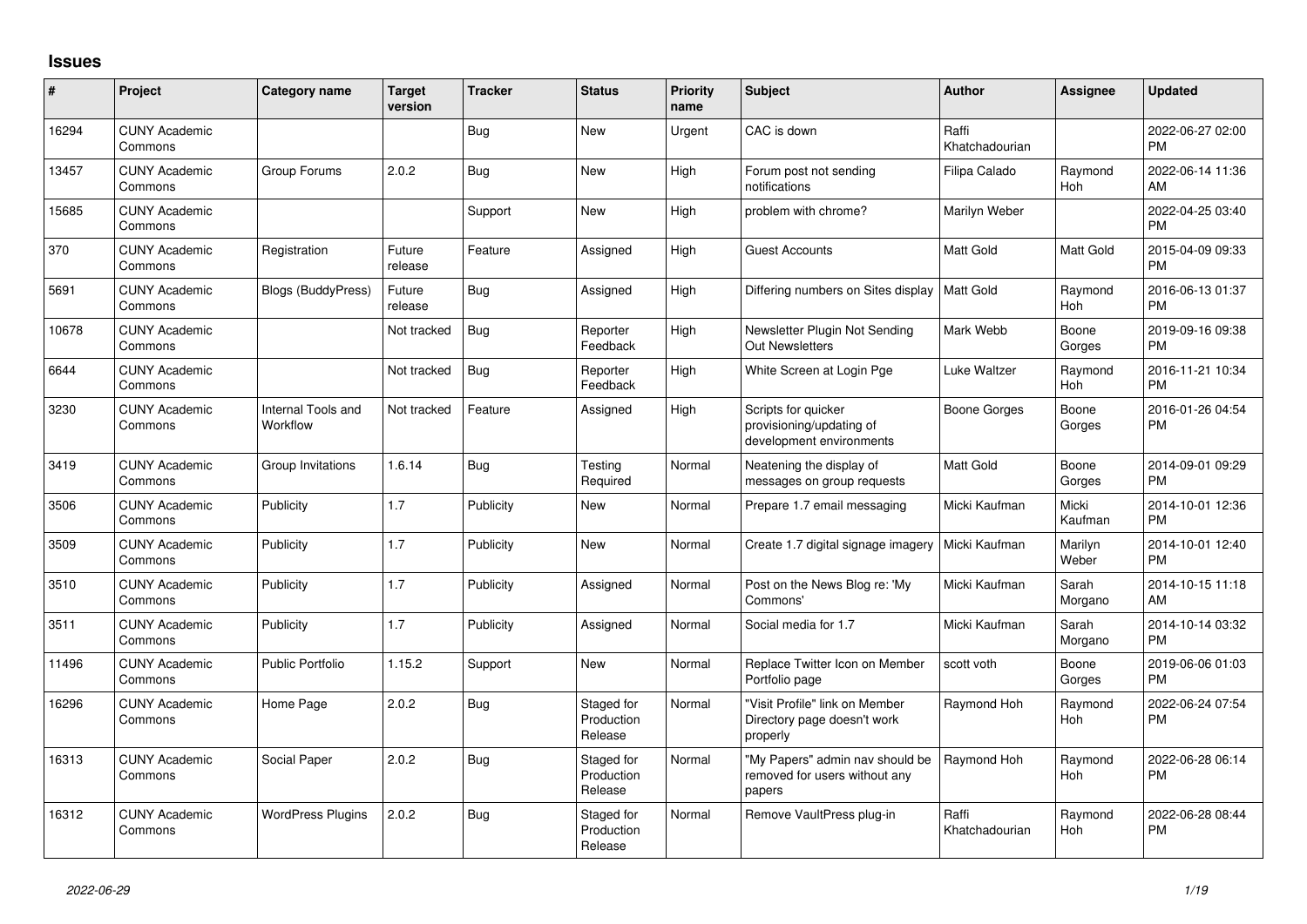| #     | <b>Project</b>                  | Category name            | <b>Target</b><br>version | <b>Tracker</b> | <b>Status</b>                       | <b>Priority</b><br>name | <b>Subject</b>                                                        | <b>Author</b>           | Assignee              | <b>Updated</b>                |
|-------|---------------------------------|--------------------------|--------------------------|----------------|-------------------------------------|-------------------------|-----------------------------------------------------------------------|-------------------------|-----------------------|-------------------------------|
| 16306 | <b>CUNY Academic</b><br>Commons | Messages                 | 2.0.2                    | Bug            | Staged for<br>Production<br>Release | Normal                  | Confusing messaging on send<br>message page                           | <b>Matt Gold</b>        | Raymond<br>Hoh        | 2022-06-28 06:10<br><b>PM</b> |
| 15169 | <b>CUNY Academic</b><br>Commons |                          | 2.0.2                    | Support        | Reporter<br>Feedback                | Normal                  | new Prelude website zipfiles for<br>custom theme and other files.     | Marilyn Weber           |                       | 2022-06-14 11:36<br>AM        |
| 15655 | <b>CUNY Academic</b><br>Commons |                          | 2.0.2                    | Support        | Reporter<br>Feedback                | Normal                  | Event Aggregator plugin?                                              | Marilyn Weber           |                       | 2022-06-14 11:36<br>AM        |
| 16291 | <b>CUNY Academic</b><br>Commons | Site cloning             | 2.0.2                    | Support        | Staged for<br>Production<br>Release | Normal                  | Images coming up blank in Media<br>Library                            | Marilyn Weber           | Raymond<br><b>Hoh</b> | 2022-06-23 08:28<br><b>PM</b> |
| 12121 | <b>CUNY Academic</b><br>Commons | <b>WordPress Plugins</b> | 2.0.2                    | Feature        | Reporter<br>Feedback                | Normal                  | Embedding H5P Iframes on<br><b>Commons Site</b>                       | Laurie Hurson           | Boone<br>Gorges       | 2022-06-14 11:36<br>AM        |
| 15613 | <b>CUNY Academic</b><br>Commons |                          | 2.0.2                    | Feature        | Reporter<br>Feedback                | Normal                  | Adding "Passster" plugin                                              | Laurie Hurson           |                       | 2022-06-14 11:36<br>AM        |
| 16199 | <b>CUNY Academic</b><br>Commons | <b>Directories</b>       | 2.0.2                    | Bug            | <b>New</b>                          | Normal                  | Removed "Semester" Filter from<br><b>Courses Directory</b>            | Laurie Hurson           | Boone<br>Gorges       | 2022-06-14 11:36<br>AM        |
| 11649 | <b>CUNY Academic</b><br>Commons | <b>WordPress Plugins</b> | 2.0.2                    | <b>Bug</b>     | In Progress                         | Normal                  | CC license displayed on every<br>page                                 | Gina Cherry             | Raymond<br><b>Hoh</b> | 2022-06-14 11:36<br>AM        |
| 15767 | <b>CUNY Academic</b><br>Commons | WordPress (misc)         |                          | Support        | <b>New</b>                          | Normal                  | Site loading slowly                                                   | scott voth              | Boone<br>Gorges       | 2022-04-04 08:56<br><b>PM</b> |
| 16245 | <b>CUNY Academic</b><br>Commons | WordPress (misc)         |                          | Bug            | Reporter<br>Feedback                | Normal                  | Save Button missing on<br>WordPress Profile page                      | scott voth              | Raymond<br>Hoh        | 2022-06-16 03:09<br><b>PM</b> |
| 14908 | <b>CUNY Academic</b><br>Commons | Performance              |                          | <b>Bug</b>     | <b>New</b>                          | Normal                  | Stale object cache on cdev                                            | Raymond Hoh             | Boone<br>Gorges       | 2021-12-07 09:45<br>AM        |
| 16177 | <b>CUNY Academic</b><br>Commons | Reply By Email           |                          | Bug            | <b>New</b>                          | Normal                  | Switch to Inbound mode for RBE                                        | Raymond Hoh             | Raymond<br>Hoh        | 2022-05-30 04:32<br><b>PM</b> |
| 16255 | <b>CUNY Academic</b><br>Commons | WordPress (misc)         |                          | <b>Bug</b>     | <b>New</b>                          | Normal                  | Need to define 'MULTISITE'<br>constant in wp-config.php               | Raymond Hoh             |                       | 2022-06-19 09:31<br>AM        |
| 14792 | <b>CUNY Academic</b><br>Commons |                          |                          | Bug            | <b>New</b>                          | Normal                  | Inconsistent email notifications<br>from gravity forms                | Raffi<br>Khatchadourian |                       | 2021-10-04 01:50<br><b>PM</b> |
| 15516 | <b>CUNY Academic</b><br>Commons | <b>WordPress Plugins</b> |                          | Bug            | Reporter<br>Feedback                | Normal                  | Can't publish or save draft of post<br>on wordpress.com               | Raffi<br>Khatchadourian | Raymond<br><b>Hoh</b> | 2022-03-02 05:52<br><b>PM</b> |
| 16290 | <b>CUNY Academic</b><br>Commons |                          |                          | Feature        | Reporter<br>Feedback                | Normal                  | Add Table Of Contents Block<br>plug-in                                | Raffi<br>Khatchadourian |                       | 2022-06-24 10:26<br>AM        |
| 16314 | <b>CUNY Academic</b><br>Commons | <b>WordPress Plugins</b> |                          | Feature        | <b>New</b>                          | Normal                  | Install Multicollab plug-in?                                          | Raffi<br>Khatchadourian |                       | 2022-06-28 09:07<br><b>PM</b> |
| 16307 | <b>CUNY Academic</b><br>Commons |                          |                          | <b>Bug</b>     | <b>New</b>                          | Normal                  | Add brief messaging to<br>accept/decline group membership<br>requests | <b>Matt Gold</b>        | Boone<br>Gorges       | 2022-06-27 06:13<br><b>PM</b> |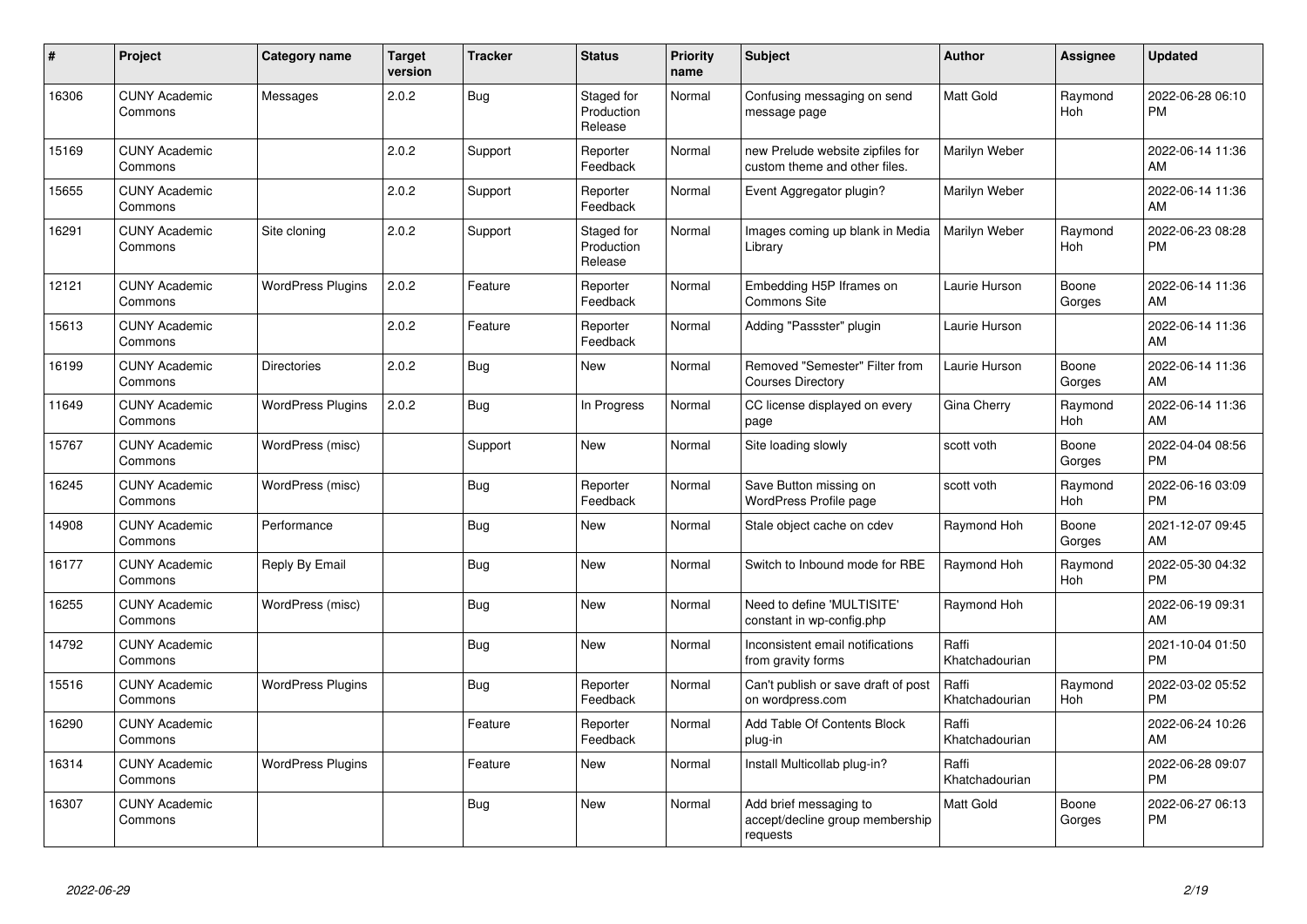| #     | Project                                                                 | Category name                  | <b>Target</b><br>version | <b>Tracker</b> | <b>Status</b>        | <b>Priority</b><br>name | <b>Subject</b>                                                       | <b>Author</b>      | <b>Assignee</b>       | <b>Updated</b>                |
|-------|-------------------------------------------------------------------------|--------------------------------|--------------------------|----------------|----------------------|-------------------------|----------------------------------------------------------------------|--------------------|-----------------------|-------------------------------|
| 8992  | <b>NYCDH Community</b><br>Site                                          |                                |                          | Bug            | Assigned             | Normal                  | Multiple RBE error reports                                           | <b>Matt Gold</b>   | Raymond<br>Hoh        | 2017-12-11 05:43<br><b>PM</b> |
| 2571  | <b>NYCDH Community</b><br>Site                                          |                                |                          | Feature        | Assigned             | Normal                  | Add Google custom search box to<br>homepage                          | <b>Mark Newton</b> | Raymond<br>Hoh        | 2013-05-18 07:49<br><b>PM</b> |
| 2573  | <b>NYCDH Community</b><br>Site                                          |                                |                          | Feature        | Reporter<br>Feedback | Normal                  | Add dh_nyc twitter list feed to site                                 | Mark Newton        | Matt Gold             | 2013-05-16 11:42<br><b>PM</b> |
| 2574  | NYCDH Community<br>Site                                                 |                                |                          | Feature        | Assigned             | Normal                  | Add Way to Upload Files to<br>Groups                                 | <b>Mark Newton</b> | Raymond<br><b>Hoh</b> | 2013-05-18 07:46<br><b>PM</b> |
| 14784 | <b>CUNY Academic</b><br>Commons                                         |                                |                          | Support        | Reporter<br>Feedback | Normal                  | User report of logo problem when<br>using Customizer theme           | Marilyn Weber      |                       | 2021-09-17 10:25<br>AM        |
| 15045 | <b>CUNY Academic</b><br>Commons                                         |                                |                          | Support        | New                  | Normal                  | no result for KCeL in the search<br>box on the commons               | Marilyn Weber      |                       | 2021-12-10 11:29<br>AM        |
| 15260 | <b>CUNY Academic</b><br>Commons                                         |                                |                          | Support        | Reporter<br>Feedback | Normal                  | Diacritical markings   European<br><b>Stages</b>                     | Marilyn Weber      |                       | 2022-02-04 08:16<br>AM        |
| 15370 | <b>CUNY Academic</b><br>Commons                                         |                                |                          | Support        | Reporter<br>Feedback | Normal                  | All-in-One Event Calendar?                                           | Marilyn Weber      |                       | 2022-02-17 11:03<br>AM        |
| 15565 | <b>CUNY Academic</b><br>Commons                                         |                                |                          | Support        | New                  | Normal                  | Events - send updates to an email<br>listserv                        | Marilyn Weber      |                       | 2022-03-10 01:06<br><b>PM</b> |
| 16099 | <b>CUNY Academic</b><br>Commons                                         |                                |                          | Support        | Reporter<br>Feedback | Normal                  | request for Newsletter Glue                                          | Marilyn Weber      |                       | 2022-05-13 12:14<br><b>PM</b> |
| 16110 | <b>CUNY Academic</b><br>Commons                                         |                                |                          | Support        | Reporter<br>Feedback | Normal                  | remove Creative Commons<br>license from pages?                       | Marilyn Weber      | Raymond<br>Hoh        | 2022-05-17 06:11<br><b>PM</b> |
| 14936 | <b>CUNY Academic</b><br>Commons                                         |                                |                          | <b>Bug</b>     | New                  | Normal                  | Commons websites blocked by<br>SPS campus network                    | Laurie Hurson      |                       | 2021-11-03 03:57<br><b>PM</b> |
| 14940 | <b>CUNY Academic</b><br>Commons                                         |                                |                          | Bug            | <b>New</b>           | Normal                  | Discrepancy between Commons<br>profile "sites" and actual # of sites | Laurie Hurson      |                       | 2021-11-08 11:09<br>AM        |
| 15757 | <b>CUNY Academic</b><br>Commons                                         |                                |                          | Bug            | <b>New</b>           | Normal                  | Members # do not match                                               | Laurie Hurson      |                       | 2022-03-30 04:52<br><b>PM</b> |
| 12062 | AD/O365 Transition<br>from NonMatric to<br><b>Matriculated Students</b> |                                |                          | Feature        | In Progress          | Normal                  | create solution and console<br>project                               | Emilio Rodriguez   | Emilio<br>Rodriguez   | 2019-11-12 03:56<br><b>PM</b> |
| 11968 | JustPublics@365<br>MediaCamp                                            |                                |                          | Feature        | <b>New</b>           | Normal                  | Nanoscience Retractable Display<br>Unit                              | Donald Cherry      | Bonnie<br>Eissner     | 2021-02-19 08:50<br>AM        |
| 10439 | <b>CUNY Academic</b><br>Commons                                         | Design                         | 2.1.0                    | Design/UX      | <b>New</b>           | Normal                  | Create Style Guide for Commons                                       | Sonja Leix         | Sara Cannon           | 2022-06-28 01:43<br><b>PM</b> |
| 13946 | <b>CUNY Academic</b><br>Commons                                         | <b>WordPress Plugins</b>       | 2.1.0                    | Support        | Assigned             | Normal                  | Custom Embed handler For<br>OneDrive files                           | scott voth         | Raymond<br><b>Hoh</b> | 2022-05-26 10:46<br>AM        |
| 13891 | <b>CUNY Academic</b><br>Commons                                         | Internal Tools and<br>Workflow | 2.1.0                    | Feature        | <b>New</b>           | Normal                  | Migrate automated linting to<br>GitHub Actions                       | Boone Gorges       | Jeremy Felt           | 2022-06-28 12:21<br><b>PM</b> |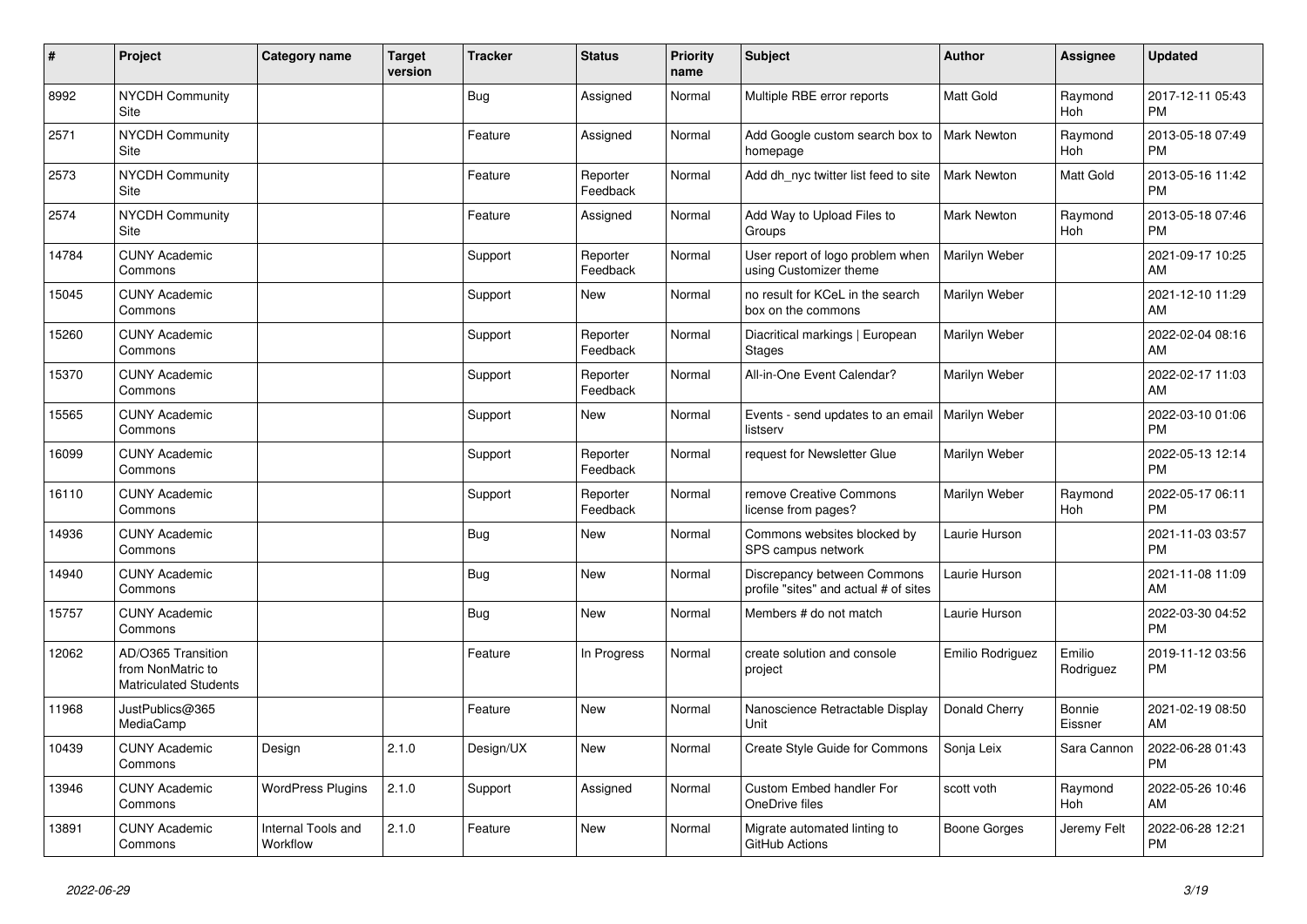| #     | <b>Project</b>                  | Category name                  | <b>Target</b><br>version | <b>Tracker</b> | <b>Status</b>        | <b>Priority</b><br>name | <b>Subject</b>                                                                      | <b>Author</b>     | <b>Assignee</b>       | <b>Updated</b>                |
|-------|---------------------------------|--------------------------------|--------------------------|----------------|----------------------|-------------------------|-------------------------------------------------------------------------------------|-------------------|-----------------------|-------------------------------|
| 15194 | <b>CUNY Academic</b><br>Commons | Internal Tools and<br>Workflow | 2.1.0                    | Feature        | <b>New</b>           | Normal                  | PHPCS sniff for un-restored<br>switch_to_blog() calls                               | Boone Gorges      | Jeremy Felt           | 2022-05-26 10:45<br>AM        |
| 15883 | <b>CUNY Academic</b><br>Commons |                                | 2.1.0                    | Feature        | <b>New</b>           | Normal                  | Release BPGES update                                                                | Boone Gorges      | Boone<br>Gorges       | 2022-05-26 10:39<br>AM        |
| 10368 | <b>CUNY Academic</b><br>Commons |                                | Future<br>release        | Feature        | Assigned             | Normal                  | Use ORCID data to populate<br>academic profile page                                 | Stephen Francoeur | Boone<br>Gorges       | 2018-09-25 01:53<br><b>PM</b> |
| 3492  | <b>CUNY Academic</b><br>Commons | <b>WordPress Themes</b>        | Future<br>release        | Support        | Assigned             | Normal                  | Add CBOX theme to the<br>Commons                                                    | scott voth        | Raymond<br><b>Hoh</b> | 2014-10-08 05:55<br><b>PM</b> |
| 4438  | <b>CUNY Academic</b><br>Commons | Events                         | Future<br>release        | Bug            | Assigned             | Normal                  | Events Calendar - Export<br><b>Recurring Events</b>                                 | scott voth        | Daniel Jones          | 2016-05-23 04:25<br><b>PM</b> |
| 5827  | <b>CUNY Academic</b><br>Commons | Public Portfolio               | Future<br>release        | <b>Bug</b>     | Assigned             | Normal                  | Academic Interests square<br>bracket links not working                              | scott voth        | Chris Stein           | 2016-08-11 11:59<br><b>PM</b> |
| 10226 | <b>CUNY Academic</b><br>Commons | Courses                        | Future<br>release        | Feature        | <b>New</b>           | Normal                  | Add "My Courses" to drop down<br>list                                               | scott voth        | Boone<br>Gorges       | 2021-11-19 12:42<br><b>PM</b> |
| 10354 | <b>CUNY Academic</b><br>Commons | Public Portfolio               | Future<br>release        | Feature        | <b>New</b>           | Normal                  | Opt out of Having a Profile Page                                                    | scott voth        | Chris Stein           | 2020-05-12 10:43<br>AM        |
| 11531 | <b>CUNY Academic</b><br>Commons | Events                         | Future<br>release        | Feature        | <b>New</b>           | Normal                  | Main Events calendar should<br>include non-public events that<br>user has access to | scott voth        | Boone<br>Gorges       | 2019-06-11 10:00<br>AM        |
| 11788 | <b>CUNY Academic</b><br>Commons | <b>WordPress Plugins</b>       | Future<br>release        | Support        | Reporter<br>Feedback | Normal                  | Plugin Request - Browse Aloud                                                       | scott voth        |                       | 2019-09-24 08:42<br>AM        |
| 11860 | <b>CUNY Academic</b><br>Commons | Registration                   | Future<br>release        | Feature        | <b>New</b>           | Normal                  | Ensure Students Are Aware They<br>Can Use Aliases At Registration                   | scott voth        |                       | 2019-09-24 08:46<br>AM        |
| 12573 | <b>CUNY Academic</b><br>Commons | <b>WordPress Plugins</b>       | Future<br>release        | Bug            | <b>New</b>           | Normal                  | <b>CommentPress Core Issues</b>                                                     | scott voth        |                       | 2020-03-24 04:32<br><b>PM</b> |
| 14113 | <b>CUNY Academic</b><br>Commons | WordPress (misc)               | Future<br>release        | <b>Bug</b>     | Hold                 | Normal                  | Block Editor Not Working on this<br>page - Json error                               | scott voth        | Boone<br>Gorges       | 2021-03-05 11:01<br>AM        |
| 585   | <b>CUNY Academic</b><br>Commons | Group Forums                   | Future<br>release        | Feature        | Assigned             | Normal                  | Merge Forum Topics                                                                  | Sarah Morgano     | Boone<br>Gorges       | 2011-07-06 04:11<br><b>PM</b> |
| 1888  | <b>CUNY Academic</b><br>Commons | Home Page                      | Future<br>release        | Feature        | Assigned             | Normal                  | Refactor BP MPO Activity Filter to<br>support proper pagination                     | Sarah Morgano     | Boone<br>Gorges       | 2014-05-01 07:11<br><b>PM</b> |
| 5826  | <b>CUNY Academic</b><br>Commons | <b>WordPress Plugins</b>       | Future<br>release        | Support        | Reporter<br>Feedback | Normal                  | <b>Remove Subscription Options</b><br>plugin from directory                         | Sarah Morgano     | Sarah<br>Morgano      | 2016-10-21 04:14<br><b>PM</b> |
| 4221  | <b>CUNY Academic</b><br>Commons | Group Forums                   | Future<br>release        | Design/UX      | Assigned             | Normal                  | Add 'Number of Posts' display<br>option to Forum page                               | Samantha Raddatz  | Samantha<br>Raddatz   | 2015-06-26 02:21<br><b>PM</b> |
| 4222  | <b>CUNY Academic</b><br>Commons | <b>User Experience</b>         | Future<br>release        | Design/UX      | <b>New</b>           | Normal                  | Add information to 'Delete<br>Account' page                                         | Samantha Raddatz  | scott voth            | 2015-06-26 11:35<br>AM        |
| 4225  | <b>CUNY Academic</b><br>Commons | DiRT Integration               | Future<br>release        | Design/UX      | <b>New</b>           | Normal                  | Add information to DIRT page (in<br>Create a Group)                                 | Samantha Raddatz  | Matt Gold             | 2015-06-26 03:14<br><b>PM</b> |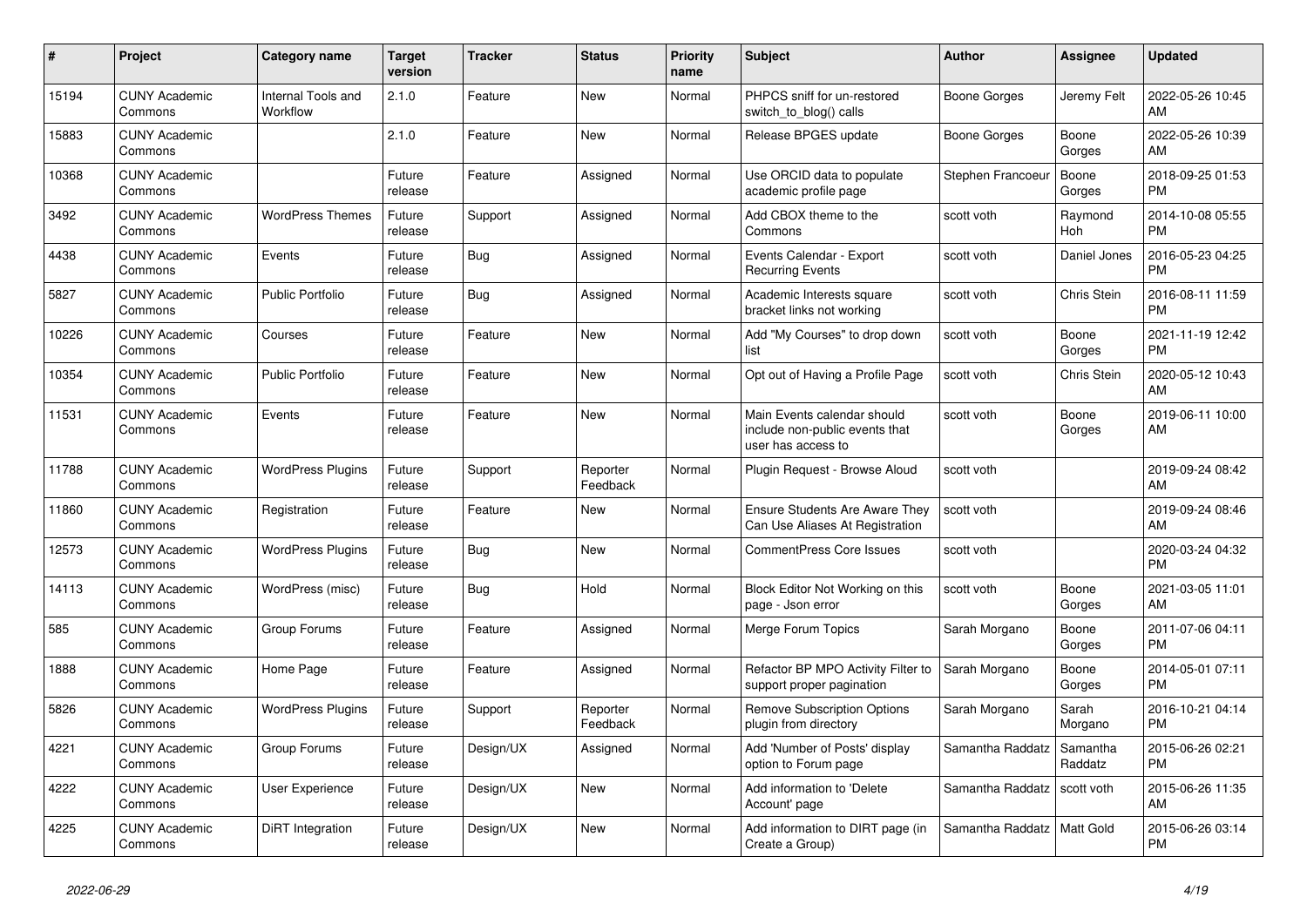| #     | Project                         | <b>Category name</b>     | <b>Target</b><br>version | <b>Tracker</b> | <b>Status</b> | <b>Priority</b><br>name | Subject                                                                        | Author                  | <b>Assignee</b>     | <b>Updated</b>                |
|-------|---------------------------------|--------------------------|--------------------------|----------------|---------------|-------------------------|--------------------------------------------------------------------------------|-------------------------|---------------------|-------------------------------|
| 4226  | <b>CUNY Academic</b><br>Commons | <b>BuddyPress Docs</b>   | Future<br>release        | Design/UX      | New           | Normal                  | Add option to connect a Doc with<br>a Group                                    | Samantha Raddatz        | Samantha<br>Raddatz | 2015-09-09 04:08<br>PM        |
| 4253  | <b>CUNY Academic</b><br>Commons | <b>Public Portfolio</b>  | Future<br>release        | Design/UX      | New           | Normal                  | Encourage users to add portfolio<br>content                                    | Samantha Raddatz        | Samantha<br>Raddatz | 2015-07-07 11:32<br>AM        |
| 4592  | <b>CUNY Academic</b><br>Commons | Events                   | Future<br>release        | Design/UX      | New           | Normal                  | Event Creation - Venue Dropdown<br>Slow                                        | Samantha Raddatz        | Boone<br>Gorges     | 2015-09-14 04:56<br><b>PM</b> |
| 4622  | <b>CUNY Academic</b><br>Commons | <b>Public Portfolio</b>  | Future<br>release        | Design/UX      | New           | Normal                  | <b>Profile Visibility Settings</b>                                             | Samantha Raddatz        | Samantha<br>Raddatz | 2015-09-21 12:18<br><b>PM</b> |
| 3691  | <b>CUNY Academic</b><br>Commons | <b>WordPress Plugins</b> | Future<br>release        | <b>Bug</b>     | <b>New</b>    | Normal                  | <b>WPMU Domain Mapping</b><br>Debugging on cdev                                | Raymond Hoh             | <b>Matt Gold</b>    | 2014-12-12 09:04<br>AM        |
| 3939  | <b>CUNY Academic</b><br>Commons | <b>WordPress Plugins</b> | Future<br>release        | <b>Bug</b>     | Hold          | Normal                  | Activity stream support for<br>Co-Authors Plus plugin                          | Raymond Hoh             | Raymond<br>Hoh      | 2015-11-09 06:13<br><b>PM</b> |
| 11243 | <b>CUNY Academic</b><br>Commons | BuddyPress (misc)        | Future<br>release        | <b>Bug</b>     | New           | Normal                  | Audit bp-custom.php                                                            | Raymond Hoh             | Raymond<br>Hoh      | 2022-04-26 11:59<br>AM        |
| 14496 | <b>CUNY Academic</b><br>Commons | Domain Mapping           | Future<br>release        | Bug            | New           | Normal                  | Mapped domain SSO uses<br>third-party cookies                                  | Raymond Hoh             | Raymond<br>Hoh      | 2021-05-24 04:03<br>PM        |
| 5182  | <b>CUNY Academic</b><br>Commons | Social Paper             | Future<br>release        | Design/UX      | <b>New</b>    | Normal                  | "Publishing" a private paper on<br>social paper?                               | Raffi<br>Khatchadourian | Boone<br>Gorges     | 2016-10-13 04:12<br><b>PM</b> |
| 5183  | <b>CUNY Academic</b><br>Commons | Social Paper             | Future<br>release        | Design/UX      | New           | Normal                  | Creating a new paper when<br>viewing an existing paper                         | Raffi<br>Khatchadourian | Samantha<br>Raddatz | 2016-02-02 12:09<br><b>PM</b> |
| 3475  | <b>CUNY Academic</b><br>Commons | Events                   | Future<br>release        | Feature        | Assigned      | Normal                  | Request to add plugin to<br>streamline room<br>booking/appointment booking     | Naomi Barrettara        | Boone<br>Gorges     | 2014-12-01 05:14<br>РM        |
| 2753  | <b>CUNY Academic</b><br>Commons | <b>Public Portfolio</b>  | Future<br>release        | Feature        | New           | Normal                  | Create actual actual tagification in<br>academic interests and other<br>fields | Micki Kaufman           | Boone<br>Gorges     | 2015-01-05 08:52<br><b>PM</b> |
| 2754  | <b>CUNY Academic</b><br>Commons | Design                   | Future<br>release        | Feature        | Assigned      | Normal                  | Determine strategy for CAC logo<br>handling in top header                      | Micki Kaufman           | Chris Stein         | 2015-01-05 08:53<br><b>PM</b> |
| 2167  | <b>CUNY Academic</b><br>Commons | WordPress (misc)         | Future<br>release        | Bug            | Assigned      | Normal                  | CAC-Livestream Plugin Issues                                                   | Michael Smith           | Dominic<br>Giglio   | 2015-01-02 03:06<br><b>PM</b> |
| 3458  | <b>CUNY Academic</b><br>Commons | Groups (misc)            | Future<br>release        | Feature        | Assigned      | Normal                  | Filter Members of Group by<br>Campus                                           | Michael Smith           | Samantha<br>Raddatz | 2014-09-26 08:32<br><b>PM</b> |
| 481   | <b>CUNY Academic</b><br>Commons | Groups (misc)            | Future<br>release        | Feature        | Assigned      | Normal                  | ability to archive inactive groups<br>and blogs                                | Michael Mandiberg       | Samantha<br>Raddatz | 2015-11-09 05:56<br>PM        |
| 287   | <b>CUNY Academic</b><br>Commons | WordPress (misc)         | Future<br>release        | Feature        | Assigned      | Normal                  | Create troubleshooting tool for<br>account sign-up                             | Matt Gold               | Boone<br>Gorges     | 2015-11-09 06:17<br>PM        |
| 364   | <b>CUNY Academic</b><br>Commons | <b>WordPress Plugins</b> | Future<br>release        | Feature        | New           | Normal                  | <b>Bulletin Board</b>                                                          | Matt Gold               |                     | 2015-01-05 08:50<br><b>PM</b> |
| 365   | <b>CUNY Academic</b><br>Commons | WordPress (misc)         | Future<br>release        | Feature        | Assigned      | Normal                  | <b>Create Mouseover Tooltips</b><br>throughout Site                            | Matt Gold               | Chris Stein         | 2015-11-09 06:18<br><b>PM</b> |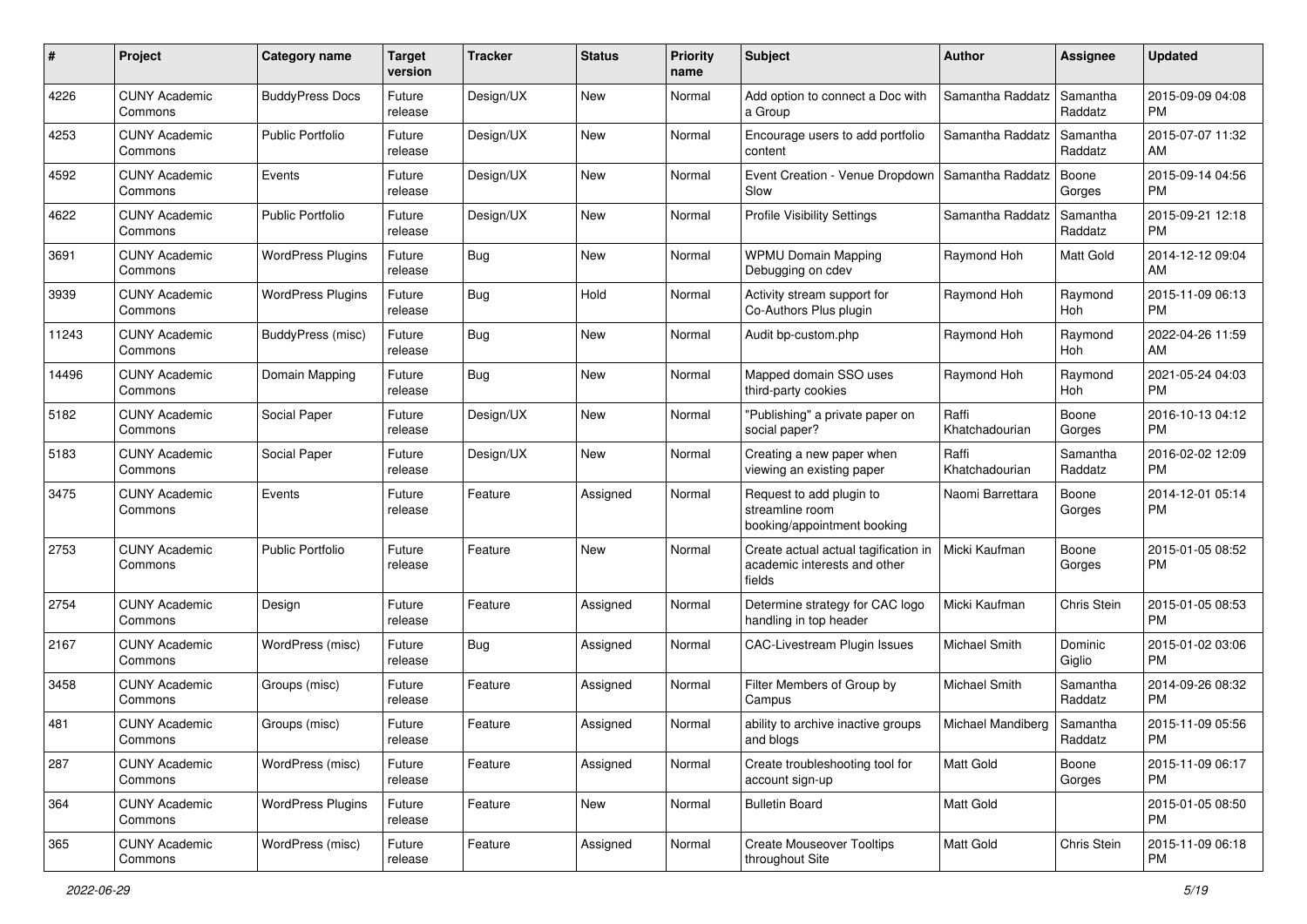| #    | Project                         | <b>Category name</b>     | <b>Target</b><br>version | <b>Tracker</b> | <b>Status</b>        | <b>Priority</b><br>name | Subject                                                               | Author           | <b>Assignee</b>     | <b>Updated</b>                |
|------|---------------------------------|--------------------------|--------------------------|----------------|----------------------|-------------------------|-----------------------------------------------------------------------|------------------|---------------------|-------------------------------|
| 377  | <b>CUNY Academic</b><br>Commons | BuddyPress (misc)        | Future<br>release        | Feature        | Assigned             | Normal                  | Like buttons                                                          | <b>Matt Gold</b> | Boone<br>Gorges     | 2010-11-16 05:13<br>РM        |
| 412  | <b>CUNY Academic</b><br>Commons | <b>WordPress Themes</b>  | Future<br>release        | Feature        | Assigned             | Normal                  | <b>Featured Themes</b>                                                | Matt Gold        | Dominic<br>Giglio   | 2015-01-05 08:44<br><b>PM</b> |
| 435  | <b>CUNY Academic</b><br>Commons | BuddyPress (misc)        | Future<br>release        | Feature        | Assigned             | Normal                  | Include Avatar Images in Forum<br><b>Post Notification Emails</b>     | Matt Gold        | Boone<br>Gorges     | 2010-12-08 12:40<br><b>PM</b> |
| 497  | <b>CUNY Academic</b><br>Commons | <b>WordPress Plugins</b> | Future<br>release        | Feature        | Assigned             | Normal                  | Drag and Drop Ordering on<br>Gallery Post Plugin                      | <b>Matt Gold</b> | <b>Ron Rennick</b>  | 2015-11-09 06:18<br><b>PM</b> |
| 500  | <b>CUNY Academic</b><br>Commons | <b>BuddyPress (misc)</b> | Future<br>release        | Feature        | Assigned             | Normal                  | <b>Export Group Data</b>                                              | <b>Matt Gold</b> | Boone<br>Gorges     | 2010-12-19 12:09<br><b>PM</b> |
| 554  | <b>CUNY Academic</b><br>Commons | <b>BuddyPress (misc)</b> | Future<br>release        | Feature        | Assigned             | Normal                  | Add Trackback notifications to<br>site-wide activity feed             | <b>Matt Gold</b> | Boone<br>Gorges     | 2015-11-09 06:19<br><b>PM</b> |
| 599  | <b>CUNY Academic</b><br>Commons | BuddyPress (misc)        | Future<br>release        | Feature        | Assigned             | Normal                  | Consider adding rating plugins for<br><b>BuddyPress/BBPress</b>       | Matt Gold        | Boone<br>Gorges     | 2011-08-22 06:50<br><b>PM</b> |
| 635  | <b>CUNY Academic</b><br>Commons | BuddyPress (misc)        | Future<br>release        | Feature        | Assigned             | Normal                  | Big Blue Button -<br>Videoconferencing in Groups and<br><b>Blogs</b>  | <b>Matt Gold</b> | Boone<br>Gorges     | 2011-03-14 03:24<br><b>PM</b> |
| 653  | <b>CUNY Academic</b><br>Commons | Group Blogs              | Future<br>release        | Feature        | Assigned             | Normal                  | Redesign Integration of Groups<br>and Blogs                           | <b>Matt Gold</b> | Samantha<br>Raddatz | 2015-11-09 05:40<br><b>PM</b> |
| 658  | <b>CUNY Academic</b><br>Commons | <b>WordPress Plugins</b> | Future<br>release        | Feature        | Assigned             | Normal                  | Rebulid Sitewide Tag Suggestion                                       | <b>Matt Gold</b> | Boone<br>Gorges     | 2015-01-05 08:47<br><b>PM</b> |
| 1105 | <b>CUNY Academic</b><br>Commons | WordPress (misc)         | Future<br>release        | Feature        | Assigned             | Normal                  | Rephrase Blog Privacy Options                                         | Matt Gold        | Samantha<br>Raddatz | 2015-11-09 06:19<br><b>PM</b> |
| 1544 | <b>CUNY Academic</b><br>Commons | Groups (misc)            | Future<br>release        | Feature        | Reporter<br>Feedback | Normal                  | Group Filtering and Sorting                                           | <b>Matt Gold</b> | Chris Stein         | 2019-03-01 02:25<br><b>PM</b> |
| 2523 | <b>CUNY Academic</b><br>Commons | <b>BuddyPress Docs</b>   | Future<br>release        | Feature        | Assigned             | Normal                  | Allow Users to Upload Images to<br><b>BP</b> Docs                     | <b>Matt Gold</b> | Boone<br>Gorges     | 2015-11-09 06:14<br><b>PM</b> |
| 3042 | <b>CUNY Academic</b><br>Commons | <b>Public Portfolio</b>  | Future<br>release        | Feature        | Assigned             | Normal                  | Browsing member interests                                             | <b>Matt Gold</b> | Boone<br>Gorges     | 2015-03-21 09:04<br><b>PM</b> |
| 3090 | <b>CUNY Academic</b><br>Commons | Twitter page             | Future<br>release        | Feature        | Assigned             | Normal                  | Prevent Retweets from showing<br>up on Commons twitter page           | <b>Matt Gold</b> | <b>Tahir Butt</b>   | 2016-10-24 11:31<br>AM        |
| 3220 | <b>CUNY Academic</b><br>Commons | <b>Public Portfolio</b>  | Future<br>release        | Feature        | Assigned             | Normal                  | Add indent/outdent option to<br>Formatting Buttons on Profile<br>Page | <b>Matt Gold</b> | Boone<br>Gorges     | 2014-05-21 10:39<br><b>PM</b> |
| 3308 | <b>CUNY Academic</b><br>Commons | Group Invitations        | Future<br>release        | Feature        | Assigned             | Normal                  | Allow members to rescind group<br>invitations                         | Matt Gold        | Boone<br>Gorges     | 2015-04-01 08:53<br>PM        |
| 3517 | <b>CUNY Academic</b><br>Commons | My Commons               | Future<br>release        | Feature        | Assigned             | Normal                  | Mute/Unmute My Commons<br>updates                                     | Matt Gold        | Raymond<br>Hoh      | 2015-11-09 01:19<br>PM        |
| 3536 | <b>CUNY Academic</b><br>Commons | My Commons               | Future<br>release        | Feature        | Assigned             | Normal                  | Infinite Scroll on My Commons<br>page                                 | Matt Gold        | Raymond<br>Hoh      | 2015-04-13 04:42<br>PM        |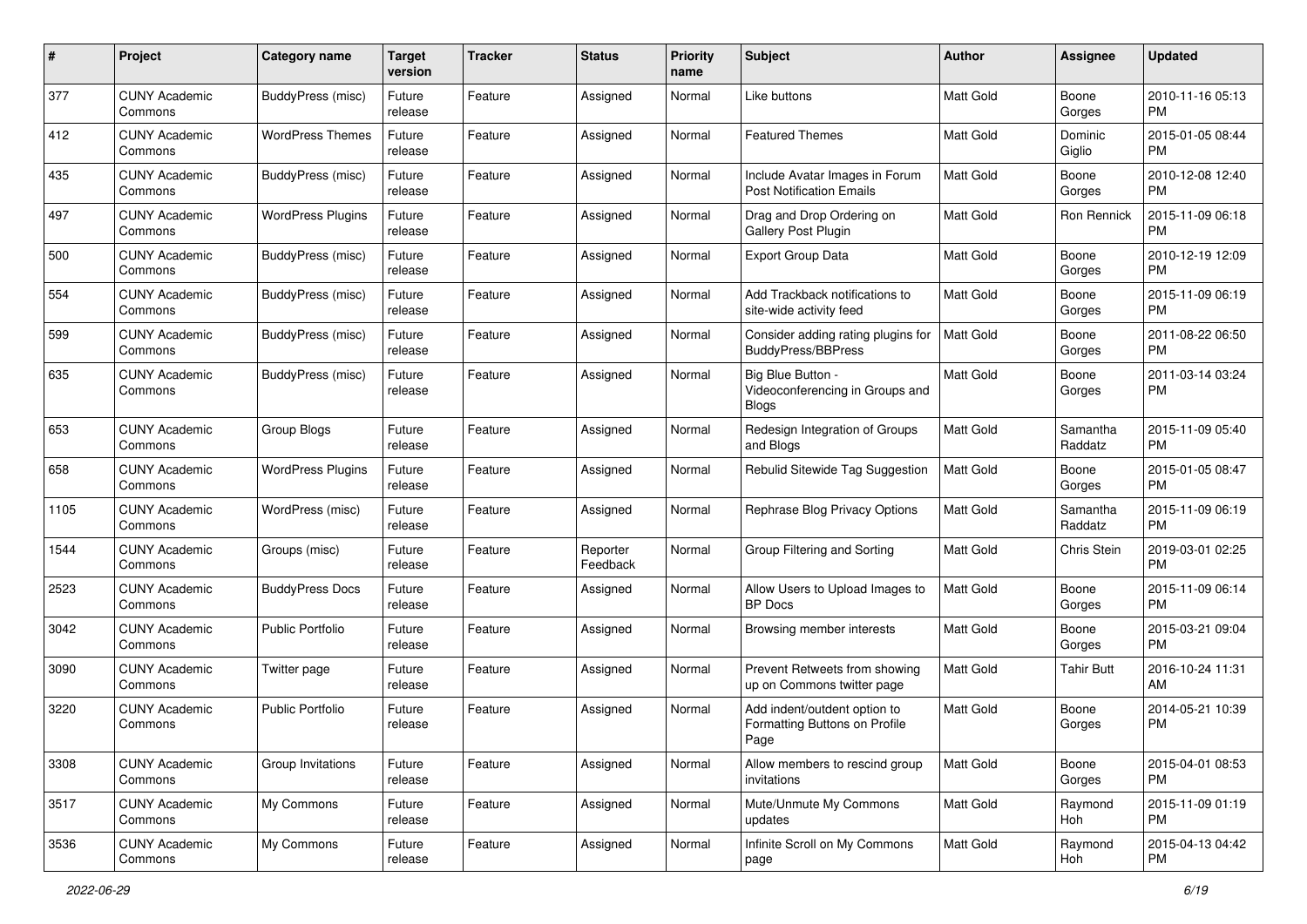| #    | <b>Project</b>                  | Category name           | Target<br>version | Tracker   | <b>Status</b>        | <b>Priority</b><br>name | <b>Subject</b>                                                         | <b>Author</b>    | Assignee            | <b>Updated</b>                |
|------|---------------------------------|-------------------------|-------------------|-----------|----------------------|-------------------------|------------------------------------------------------------------------|------------------|---------------------|-------------------------------|
| 3577 | <b>CUNY Academic</b><br>Commons | My Commons              | Future<br>release | Design/UX | Assigned             | Normal                  | Replies to items in My Commons                                         | <b>Matt Gold</b> | Raymond<br>Hoh      | 2015-04-09 05:19<br><b>PM</b> |
| 3662 | <b>CUNY Academic</b><br>Commons | <b>SEO</b>              | Future<br>release | Feature   | Assigned             | Normal                  | Duplicate Content/SEO/Google<br>issues                                 | <b>Matt Gold</b> | Raymond<br>Hoh      | 2015-04-13 04:37<br><b>PM</b> |
| 3759 | <b>CUNY Academic</b><br>Commons | WordPress (misc)        | Future<br>release | Feature   | Assigned             | Normal                  | Review Interface for Adding Users<br>to Blogs                          | <b>Matt Gold</b> | Boone<br>Gorges     | 2015-03-24 05:52<br><b>PM</b> |
| 3768 | <b>CUNY Academic</b><br>Commons | <b>Public Portfolio</b> | Future<br>release | Feature   | Assigned             | Normal                  | Institutions/Past positions on<br>public portfolios                    | Matt Gold        | Boone<br>Gorges     | 2018-04-23 10:44<br>AM        |
| 3770 | <b>CUNY Academic</b><br>Commons | <b>Public Portfolio</b> | Future<br>release | Feature   | Assigned             | Normal                  | Improve Layout/Formatting of<br>Positions Area on Public<br>Portfolios | Matt Gold        | Chris Stein         | 2015-04-01 09:17<br><b>PM</b> |
| 4053 | <b>CUNY Academic</b><br>Commons | Events                  | Future<br>release | Feature   | Assigned             | Normal                  | Create new tab for past events                                         | Matt Gold        | Boone<br>Gorges     | 2015-05-12 02:10<br><b>PM</b> |
| 4238 | <b>CUNY Academic</b><br>Commons | Events                  | Future<br>release | Feature   | Assigned             | Normal                  | Copy Events to Other Groups?                                           | Matt Gold        | Boone<br>Gorges     | 2015-07-02 10:08<br>AM        |
| 4404 | <b>CUNY Academic</b><br>Commons | <b>Public Portfolio</b> | Future<br>release | Design/UX | Assigned             | Normal                  | Change color of permissions info<br>on portfolio editing interface     | Matt Gold        | Samantha<br>Raddatz | 2015-08-11 05:28<br><b>PM</b> |
| 4661 | <b>CUNY Academic</b><br>Commons | User Experience         | Future<br>release | Bug       | Assigned             | Normal                  | <b>Simplify Events text</b>                                            | Matt Gold        | Samantha<br>Raddatz | 2015-10-02 09:06<br><b>PM</b> |
| 4903 | <b>CUNY Academic</b><br>Commons | Events                  | Future<br>release | Design/UX | Assigned             | Normal                  | Improving visual appearance of<br>event calendars                      | Matt Gold        | Boone<br>Gorges     | 2016-10-13 11:51<br>AM        |
| 4980 | <b>CUNY Academic</b><br>Commons | Home Page               | Future<br>release | Feature   | Assigned             | Normal                  | CAC Featured Content -- Adding<br>Randomization                        | Matt Gold        | Boone<br>Gorges     | 2016-12-12 03:01<br><b>PM</b> |
| 5316 | <b>CUNY Academic</b><br>Commons | User Experience         | Future<br>release | Feature   | Assigned             | Normal                  | Prompt user email address<br>updates                                   | Matt Gold        | Stephen Real        | 2016-12-21 03:30<br><b>PM</b> |
| 5581 | <b>CUNY Academic</b><br>Commons | Analytics               | Future<br>release | Feature   | Assigned             | Normal                  | Explore alternatives to Google<br>Analytics                            | Matt Gold        | Valerie<br>Townsend | 2020-04-17 03:12<br><b>PM</b> |
| 5696 | <b>CUNY Academic</b><br>Commons | Events                  | Future<br>release | Feature   | Assigned             | Normal                  | Events Calendar - display options<br>/ calendar aggregation            | <b>Matt Gold</b> | Boone<br>Gorges     | 2016-10-13 11:44<br>AM        |
| 5955 | <b>CUNY Academic</b><br>Commons | Outreach                | Future<br>release | Feature   | Assigned             | Normal                  | Create auto-newsletter for<br>commons members                          | <b>Matt Gold</b> | Luke Waltzer        | 2016-08-30 10:34<br>AM        |
| 6014 | <b>CUNY Academic</b><br>Commons | Publicity               | Future<br>release | Publicity | Reporter<br>Feedback | Normal                  | Google search listing                                                  | <b>Matt Gold</b> | Boone<br>Gorges     | 2016-09-21 03:48<br><b>PM</b> |
| 6426 | <b>CUNY Academic</b><br>Commons | Spam/Spam<br>Prevention | Future<br>release | Feature   | Assigned             | Normal                  | Force captcha on all comments?                                         | Matt Gold        | <b>Tahir Butt</b>   | 2016-10-24 02:06<br><b>PM</b> |
| 7115 | <b>CUNY Academic</b><br>Commons | Groups (misc)           | Future<br>release | Feature   | Reporter<br>Feedback | Normal                  | make licensing info clear during<br>group creation                     | Matt Gold        | Raymond<br>Hoh      | 2020-12-08 11:32<br>AM        |
| 8756 | <b>CUNY Academic</b><br>Commons | Group Blogs             | Future<br>release | Feature   | Hold                 | Normal                  | Connect multiple blogs to one<br>group?                                | Matt Gold        | Boone<br>Gorges     | 2017-09-30 10:42<br>AM        |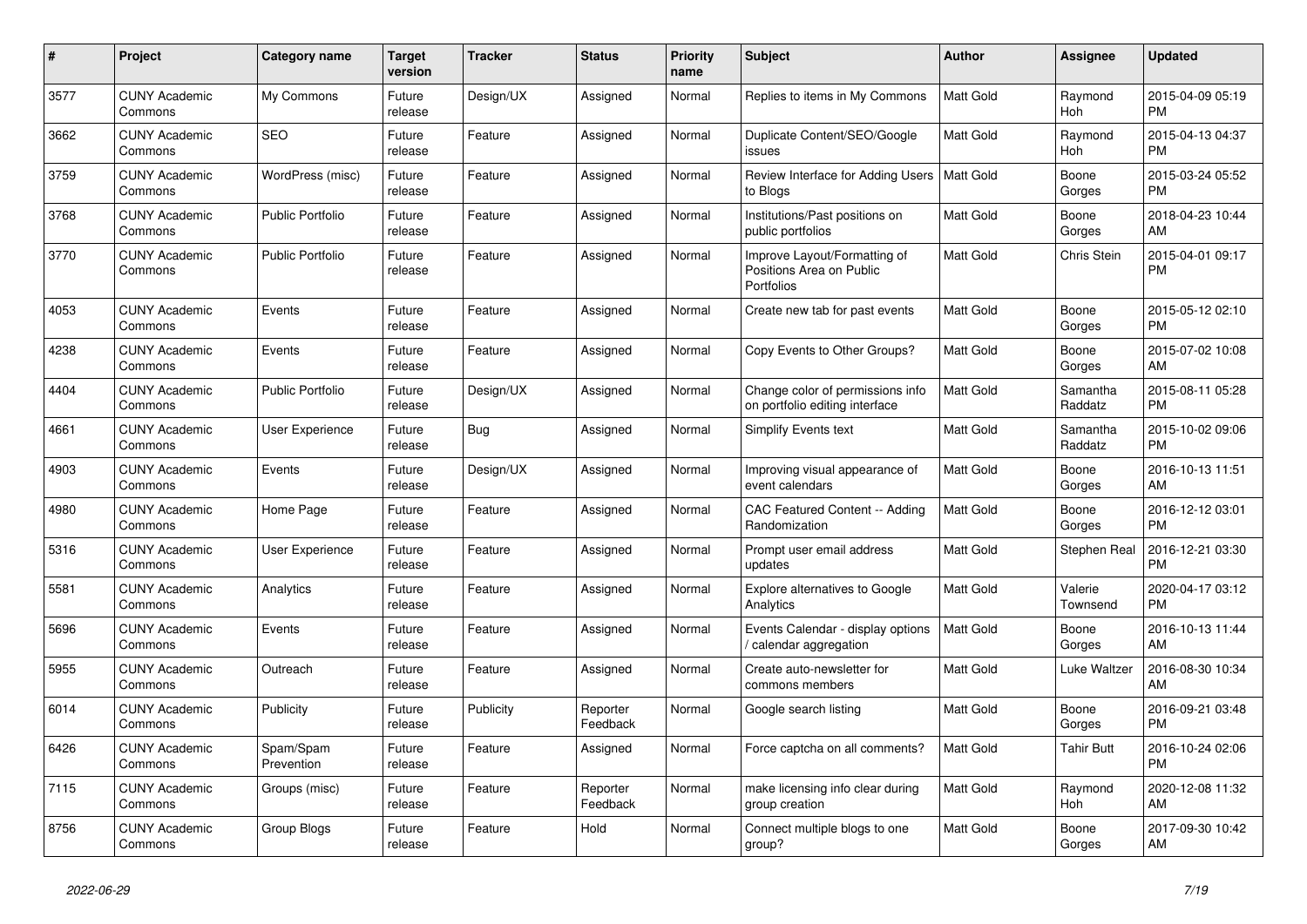| $\#$  | Project                         | <b>Category name</b>       | Target<br>version | <b>Tracker</b> | <b>Status</b>        | <b>Priority</b><br>name | <b>Subject</b>                                                                     | Author           | <b>Assignee</b>     | <b>Updated</b>                |
|-------|---------------------------------|----------------------------|-------------------|----------------|----------------------|-------------------------|------------------------------------------------------------------------------------|------------------|---------------------|-------------------------------|
| 8836  | <b>CUNY Academic</b><br>Commons | <b>Blogs (BuddyPress)</b>  | Future<br>release | Feature        | Assigned             | Normal                  | Redesign site launch process                                                       | <b>Matt Gold</b> | Boone<br>Gorges     | 2019-10-03 02:49<br><b>PM</b> |
| 8900  | <b>CUNY Academic</b><br>Commons | Accessibility              | Future<br>release | Feature        | Assigned             | Normal                  | Look into tools to enforce<br>accessibility in WP environment                      | <b>Matt Gold</b> | Boone<br>Gorges     | 2022-04-26 11:59<br>AM        |
| 8901  | <b>CUNY Academic</b><br>Commons | Accessibility              | Future<br>release | Feature        | Assigned             | Normal                  | Theme analysis for accessibility                                                   | <b>Matt Gold</b> | Boone<br>Gorges     | 2022-04-26 11:59<br>AM        |
| 9028  | <b>CUNY Academic</b><br>Commons | Onboarding                 | Future<br>release | Feature        | Assigned             | Normal                  | suggest groups to new members<br>during the registration process                   | Matt Gold        | Chris Stein         | 2018-10-24 12:34<br><b>PM</b> |
| 9947  | <b>CUNY Academic</b><br>Commons | <b>WordPress Plugins</b>   | Future<br>release | Feature        | Reporter<br>Feedback | Normal                  | Install H5P quiz plugin                                                            | <b>Matt Gold</b> | Boone<br>Gorges     | 2018-09-11 11:01<br>AM        |
| 10659 | <b>CUNY Academic</b><br>Commons | Group Forums               | Future<br>release | Feature        | Assigned             | Normal                  | Post to multiple groups via email                                                  | <b>Matt Gold</b> | Raymond<br>Hoh      | 2018-11-15 12:54<br>AM        |
| 15604 | <b>CUNY Academic</b><br>Commons | <b>Email Notifications</b> | Future<br>release | Feature        | Assigned             | Normal                  | <b>Restructure Commons Group</b><br><b>Digest Email Messages</b>                   | Matt Gold        | Boone<br>Gorges     | 2022-05-26 10:45<br>AM        |
| 5199  | <b>CUNY Academic</b><br>Commons | Social Paper               | Future<br>release | Feature        | <b>New</b>           | Normal                  | add tables to the SP editor                                                        | Marilyn Weber    |                     | 2016-10-24 11:27<br>AM        |
| 5205  | <b>CUNY Academic</b><br>Commons | Social Paper               | Future<br>release | Feature        | <b>New</b>           | Normal                  | Social Paper folders                                                               | Marilyn Weber    |                     | 2016-02-11 10:24<br><b>PM</b> |
| 5282  | <b>CUNY Academic</b><br>Commons | Social Paper               | Future<br>release | Bug            | <b>New</b>           | Normal                  | Replying via email directs to paper   Marilyn Weber<br>but not individual comment. |                  | Raymond<br>Hoh      | 2016-03-02 01:48<br><b>PM</b> |
| 5397  | <b>CUNY Academic</b><br>Commons | Social Paper               | Future<br>release | Feature        | <b>New</b>           | Normal                  | frustrating to have to<br>enable/disable in SP                                     | Marilyn Weber    | Samantha<br>Raddatz | 2016-04-20 03:39<br><b>PM</b> |
| 5992  | <b>CUNY Academic</b><br>Commons | <b>Email Notifications</b> | Future<br>release | Feature        | <b>New</b>           | Normal                  | Changing the From line of<br>autogenerated blog emails                             | Marilyn Weber    |                     | 2018-09-27 05:19<br><b>PM</b> |
| 9207  | <b>CUNY Academic</b><br>Commons |                            | Future<br>release | Support        | Reporter<br>Feedback | Normal                  | display dashboards made in<br>Tableau?                                             | Marilyn Weber    | Boone<br>Gorges     | 2018-04-10 10:42<br>AM        |
| 9835  | <b>CUNY Academic</b><br>Commons | Group Forums               | Future<br>release | Bug            | Assigned             | Normal                  | add a "like" function?                                                             | Marilyn Weber    | <b>Erik Trainer</b> | 2018-06-05 01:49<br><b>PM</b> |
| 8078  | <b>CUNY Academic</b><br>Commons | <b>WordPress Plugins</b>   | Future<br>release | System Upgrade | Assigned             | Normal                  | <b>CommentPress Updates</b>                                                        | Margaret Galvan  | Christian<br>Wach   | 2017-05-08 03:49<br><b>PM</b> |
| 8211  | <b>CUNY Academic</b><br>Commons | <b>WordPress Themes</b>    | Future<br>release | Feature        | <b>New</b>           | Normal                  | Theme Suggestions: Material<br>Design-Inspired Themes                              | Margaret Galvan  | Margaret<br>Galvan  | 2017-08-07 02:48<br><b>PM</b> |
| 5225  | <b>CUNY Academic</b><br>Commons | Registration               | Future<br>release | Feature        | Assigned             | Normal                  | On-boarding Issues                                                                 | Luke Waltzer     | Samantha<br>Raddatz | 2016-02-12 02:58<br><b>PM</b> |
| 5268  | <b>CUNY Academic</b><br>Commons | Group Forums               | Future<br>release | <b>Bug</b>     | Assigned             | Normal                  | Long-time to post to multiple<br>groups                                            | Luke Waltzer     | Daniel Jones        | 2016-09-07 06:31<br><b>PM</b> |
| 6078  | CUNY Academic<br>Commons        | Blogs (BuddyPress)         | Future<br>release | Feature        | <b>New</b>           | Normal                  | <b>Explore Adding Network Blog</b><br>Metadata Plugin                              | Luke Waltzer     | Luke Waltzer        | 2016-10-11 10:29<br>PM        |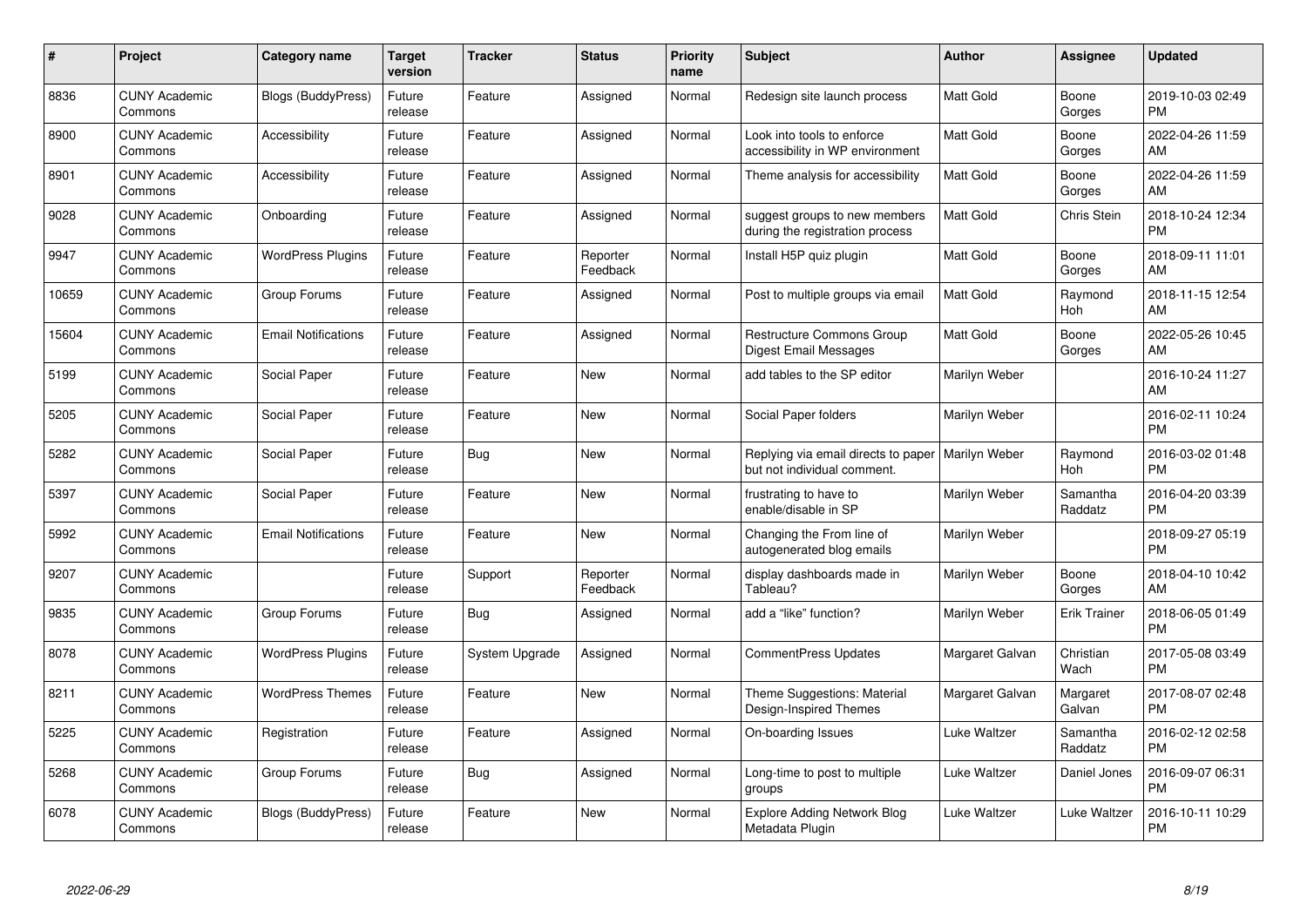| $\pmb{\#}$ | Project                         | Category name             | <b>Target</b><br>version | <b>Tracker</b> | <b>Status</b>        | <b>Priority</b><br>name | <b>Subject</b>                                                                             | <b>Author</b>       | <b>Assignee</b>     | <b>Updated</b>                |
|------------|---------------------------------|---------------------------|--------------------------|----------------|----------------------|-------------------------|--------------------------------------------------------------------------------------------|---------------------|---------------------|-------------------------------|
| 7624       | <b>CUNY Academic</b><br>Commons | BuddyPress (misc)         | Future<br>release        | Design/UX      | <b>New</b>           | Normal                  | <b>BP</b> Notifications                                                                    | Luke Waltzer        | Paige Dupont        | 2017-02-08 10:43<br><b>PM</b> |
| 7981       | <b>CUNY Academic</b><br>Commons | Social Paper              | Future<br>release        | <b>Bug</b>     | <b>New</b>           | Normal                  | Social Paper comments should<br>not go to spam                                             | Luke Waltzer        | Boone<br>Gorges     | 2018-04-16 03:52<br><b>PM</b> |
| 8835       | <b>CUNY Academic</b><br>Commons | <b>Blogs (BuddyPress)</b> | Future<br>release        | Feature        | <b>New</b>           | Normal                  | Extend cuny is shortlinks to sites                                                         | Luke Waltzer        | Boone<br>Gorges     | 2022-04-26 11:59<br>AM        |
| 9211       | <b>CUNY Academic</b><br>Commons | <b>WordPress Plugins</b>  | Future<br>release        | Support        | Reporter<br>Feedback | Normal                  | Auto-Role Setting in Forum Plugin<br><b>Causing Some Confusion</b>                         | <b>Luke Waltzer</b> | Boone<br>Gorges     | 2018-03-13 11:44<br>AM        |
| 9895       | <b>CUNY Academic</b><br>Commons | Onboarding                | Future<br>release        | Feature        | Assigned             | Normal                  | Add "Accept Invitation"<br>link/button/function to Group<br>and/or Site invitation emails? | Luke Waltzer        | Boone<br>Gorges     | 2018-06-07 12:42<br><b>PM</b> |
| 9289       | <b>CUNY Academic</b><br>Commons | <b>WordPress Plugins</b>  | Future<br>release        | <b>Bug</b>     | Reporter<br>Feedback | Normal                  | <b>Email Users Plugin</b>                                                                  | Laurie Hurson       | Boone<br>Gorges     | 2018-10-24 12:34<br><b>PM</b> |
| 11131      | <b>CUNY Academic</b><br>Commons |                           | Future<br>release        | Feature        | Reporter<br>Feedback | Normal                  | Image Annotation Plugins                                                                   | Laurie Hurson       |                     | 2019-02-26 11:33<br>AM        |
| 11789      | <b>CUNY Academic</b><br>Commons | Courses                   | Future<br>release        | Feature        | <b>New</b>           | Normal                  | Ability to remove item from<br>Courses list                                                | Laurie Hurson       | Sonja Leix          | 2019-09-24 12:28<br><b>PM</b> |
| 11843      | <b>CUNY Academic</b><br>Commons | WordPress (misc)          | Future<br>release        | Design/UX      | <b>New</b>           | Normal                  | Tweaking the Gutenberg Editor<br>Interface                                                 | Laurie Hurson       |                     | 2022-04-26 12:00<br><b>PM</b> |
| 12446      | <b>CUNY Academic</b><br>Commons | Groups (misc)             | Future<br>release        | Feature        | Reporter<br>Feedback | Normal                  | Toggle default site to group forum<br>posting                                              | Laurie Hurson       | Laurie Hurson       | 2020-03-10 11:57<br>AM        |
| 13650      | <b>CUNY Academic</b><br>Commons | Group Library             | Future<br>release        | Feature        | <b>New</b>           | Normal                  | Forum Attachments in Group<br>Library                                                      | Laurie Hurson       |                     | 2021-11-19 12:30<br><b>PM</b> |
| 14787      | <b>CUNY Academic</b><br>Commons | <b>Plugin Packages</b>    | Future<br>release        | Feature        | <b>New</b>           | Normal                  | Creating a "Design" plugin<br>package                                                      | Laurie Hurson       | scott voth          | 2022-04-27 04:56<br><b>PM</b> |
| 6755       | <b>CUNY Academic</b><br>Commons | WordPress (misc)          | Future<br>release        | <b>Bug</b>     | New                  | Normal                  | Cannot Deactivate Plugin                                                                   | Laura Kane          |                     | 2016-11-16 01:12<br><b>PM</b> |
| 3473       | <b>CUNY Academic</b><br>Commons | User Experience           | Future<br>release        | Feature        | Assigned             | Normal                  | Commons profile: Add help info<br>about "Positions" replacing "title"                      | Keith Miyake        | Samantha<br>Raddatz | 2015-11-09 02:28<br><b>PM</b> |
| 13199      | <b>CUNY Academic</b><br>Commons | Group Forums              | Future<br>release        | Feature        | <b>New</b>           | Normal                  | <b>Favoring Groups over bbPress</b><br>plugin                                              | Colin McDonald      | Colin<br>McDonald   | 2021-11-19 12:28<br><b>PM</b> |
| 13370      | <b>CUNY Academic</b><br>Commons | Group Library             | Future<br>release        | Feature        | <b>New</b>           | Normal                  | Library bulk deletion and folder<br>editing                                                | Colin McDonald      | Boone<br>Gorges     | 2020-10-13 10:41<br>AM        |
| 860        | <b>CUNY Academic</b><br>Commons | Design                    | Future<br>release        | Design/UX      | Assigned             | Normal                  | <b>Standardize Button Treatment</b><br>Across the Commons                                  | Chris Stein         | Chris Stein         | 2014-05-01 09:45<br>AM        |
| 2881       | <b>CUNY Academic</b><br>Commons | <b>Public Portfolio</b>   | Future<br>release        | Feature        | Assigned             | Normal                  | Redesign the UX for Profiles                                                               | Chris Stein         | Chris Stein         | 2016-10-13 12:45<br><b>PM</b> |
| 3059       | <b>CUNY Academic</b><br>Commons | Group Forums              | Future<br>release        | Design/UX      | <b>New</b>           | Normal                  | Forum Post Permissable Content<br><b>Explanatory Text</b>                                  | Chris Stein         | Chris Stein         | 2015-04-02 11:27<br>AM        |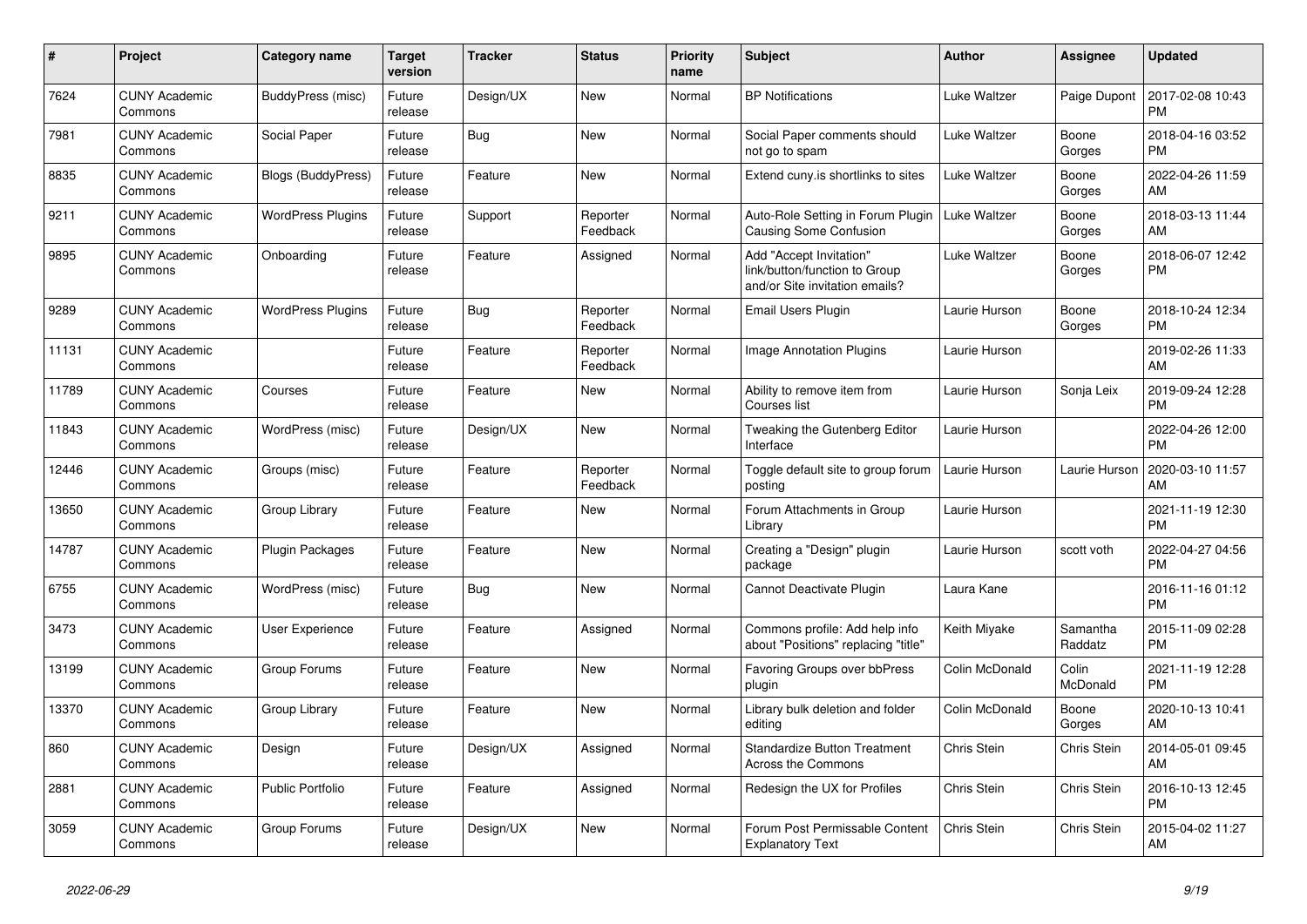| #    | Project                         | <b>Category name</b>    | <b>Target</b><br>version | <b>Tracker</b> | <b>Status</b> | <b>Priority</b><br>name | Subject                                                                                   | Author              | <b>Assignee</b>     | <b>Updated</b>                |
|------|---------------------------------|-------------------------|--------------------------|----------------|---------------|-------------------------|-------------------------------------------------------------------------------------------|---------------------|---------------------|-------------------------------|
| 1460 | <b>CUNY Academic</b><br>Commons | Analytics               | Future<br>release        | Feature        | Assigned      | Normal                  | <b>Update System Report</b>                                                               | <b>Brian Foote</b>  | Boone<br>Gorges     | 2015-11-09 06:13<br>РM        |
| 308  | <b>CUNY Academic</b><br>Commons | Registration            | Future<br>release        | Feature        | <b>New</b>    | Normal                  | Group recommendations for<br>signup process                                               | <b>Boone Gorges</b> | Samantha<br>Raddatz | 2015-11-09 05:07<br><b>PM</b> |
| 618  | <b>CUNY Academic</b><br>Commons | <b>BuddyPress Docs</b>  | Future<br>release        | Feature        | Assigned      | Normal                  | <b>BuddyPress Docs: export formats</b>                                                    | <b>Boone Gorges</b> | Boone<br>Gorges     | 2015-11-09 05:38<br><b>PM</b> |
| 1422 | <b>CUNY Academic</b><br>Commons | <b>BuddyPress Docs</b>  | Future<br>release        | Feature        | Assigned      | Normal                  | Make "created Doc" activity icons<br>non-mini                                             | Boone Gorges        | Boone<br>Gorges     | 2015-11-09 05:48<br><b>PM</b> |
| 1508 | <b>CUNY Academic</b><br>Commons | WordPress (misc)        | Future<br>release        | Feature        | Assigned      | Normal                  | Share login cookies across<br>mapped domains                                              | <b>Boone Gorges</b> | Boone<br>Gorges     | 2012-07-02 12:12<br><b>PM</b> |
| 1744 | <b>CUNY Academic</b><br>Commons | <b>BuddyPress Docs</b>  | Future<br>release        | Feature        | Assigned      | Normal                  | Spreadsheet-style Docs                                                                    | <b>Boone Gorges</b> | Boone<br>Gorges     | 2015-11-09 06:13<br><b>PM</b> |
| 2832 | <b>CUNY Academic</b><br>Commons | <b>Public Portfolio</b> | Future<br>release        | Feature        | Assigned      | Normal                  | Improve interface for (not)<br>auto-linking profile fields                                | <b>Boone Gorges</b> | Chris Stein         | 2015-01-05 08:52<br><b>PM</b> |
| 3002 | <b>CUNY Academic</b><br>Commons | Search                  | Future<br>release        | Feature        | Assigned      | Normal                  | Overhaul CAC search by using<br>external search appliance                                 | <b>Boone Gorges</b> | Boone<br>Gorges     | 2020-07-15 03:05<br><b>PM</b> |
| 3192 | <b>CUNY Academic</b><br>Commons | Group Forums            | Future<br>release        | Feature        | Assigned      | Normal                  | Customizable forum views for<br>bbPress 2.x group forums                                  | <b>Boone Gorges</b> | Raymond<br>Hoh      | 2015-11-09 12:47<br><b>PM</b> |
| 3193 | <b>CUNY Academic</b><br>Commons | Group Forums            | Future<br>release        | Feature        | Assigned      | Normal                  | bbPress 2.x dynamic roles and<br><b>RBE</b>                                               | <b>Boone Gorges</b> | Boone<br>Gorges     | 2014-09-30 01:30<br><b>PM</b> |
| 3330 | <b>CUNY Academic</b><br>Commons | My Commons              | Future<br>release        | Feature        | Assigned      | Normal                  | 'Commons Information" tool                                                                | Boone Gorges        | Chris Stein         | 2014-09-22 08:46<br><b>PM</b> |
| 3580 | <b>CUNY Academic</b><br>Commons | Group Blogs             | Future<br>release        | Feature        | <b>New</b>    | Normal                  | Multiple blogs per group                                                                  | Boone Gorges        | Boone<br>Gorges     | 2018-02-20 02:02<br><b>PM</b> |
| 4481 | <b>CUNY Academic</b><br>Commons | Events                  | Future<br>release        | Feature        | <b>New</b>    | Normal                  | Group admins/mods should have<br>the ability to unlink an event from<br>the group         | <b>Boone Gorges</b> | Boone<br>Gorges     | 2017-04-24 03:53<br><b>PM</b> |
| 4635 | <b>CUNY Academic</b><br>Commons | Authentication          | Future<br>release        | Feature        | <b>New</b>    | Normal                  | Allow non-WP authentication                                                               | <b>Boone Gorges</b> | Sonja Leix          | 2019-03-01 02:05<br><b>PM</b> |
| 5234 | <b>CUNY Academic</b><br>Commons | Membership              | Future<br>release        | Feature        | Assigned      | Normal                  | Write Unconfirmed patch for WP                                                            | <b>Boone Gorges</b> | Boone<br>Gorges     | 2016-10-24 11:18<br>AM        |
| 5488 | <b>CUNY Academic</b><br>Commons | Social Paper            | Future<br>release        | <b>Bug</b>     | <b>New</b>    | Normal                  | Add a "last edited by" field to<br>Social Paper group directories                         | <b>Boone Gorges</b> |                     | 2016-04-21 10:05<br><b>PM</b> |
| 5489 | <b>CUNY Academic</b><br>Commons | Social Paper            | Future<br>release        | Feature        | New           | Normal                  | Asc/desc sorting for Social Paper<br>directories                                          | <b>Boone Gorges</b> |                     | 2016-04-21 10:06<br>PM        |
| 6332 | <b>CUNY Academic</b><br>Commons | WordPress (misc)        | Future<br>release        | Feature        | New           | Normal                  | Allow uploaded files to be marked<br>as private in an ad hoc way                          | Boone Gorges        |                     | 2016-10-17 11:41<br>PM        |
| 7022 | <b>CUNY Academic</b><br>Commons | Announcements           | Future<br>release        | <b>Bug</b>     | New           | Normal                  | Sitewide announcements should<br>be displayed on, and dismissable<br>from, mapped domains | <b>Boone Gorges</b> | Boone<br>Gorges     | 2018-03-22 10:18<br>AM        |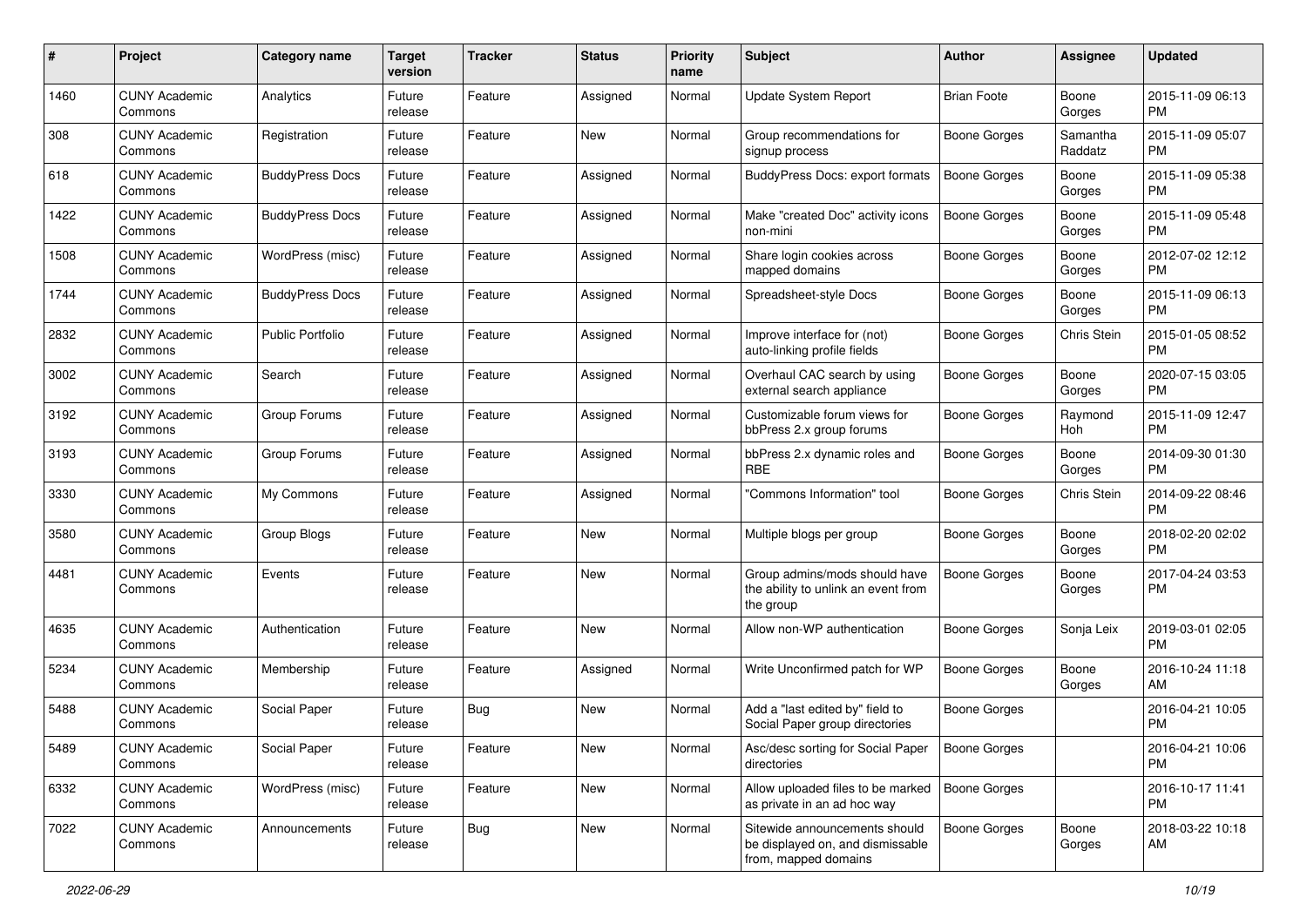| #     | Project                         | <b>Category name</b>        | Target<br>version | <b>Tracker</b> | <b>Status</b>        | <b>Priority</b><br>name | <b>Subject</b>                                                                                               | Author              | <b>Assignee</b> | <b>Updated</b>                |
|-------|---------------------------------|-----------------------------|-------------------|----------------|----------------------|-------------------------|--------------------------------------------------------------------------------------------------------------|---------------------|-----------------|-------------------------------|
| 7663  | <b>CUNY Academic</b><br>Commons | Social Paper                | Future<br>release | Bug            | New                  | Normal                  | Social Paper notifications not<br>formatted correctly on secondary<br>sites                                  | <b>Boone Gorges</b> | Boone<br>Gorges | 2018-04-16 03:52<br>PM        |
| 9720  | <b>CUNY Academic</b><br>Commons | Authentication              | Future<br>release | Feature        | <b>New</b>           | Normal                  | The Commons should be an<br>oAuth provider                                                                   | <b>Boone Gorges</b> |                 | 2019-03-01 02:04<br><b>PM</b> |
| 9926  | <b>CUNY Academic</b><br>Commons | <b>WordPress Plugins</b>    | Future<br>release | Bug            | New                  | Normal                  | twitter-mentions-as-comments<br>cron jobs can run long                                                       | <b>Boone Gorges</b> | Boone<br>Gorges | 2018-10-24 12:34<br><b>PM</b> |
| 10380 | <b>CUNY Academic</b><br>Commons | WordPress (misc)            | Future<br>release | Feature        | In Progress          | Normal                  | Remove blacklisted plugins                                                                                   | <b>Boone Gorges</b> |                 | 2022-04-26 12:00<br><b>PM</b> |
| 10580 | <b>CUNY Academic</b><br>Commons | Information<br>Architecture | Future<br>release | Design/UX      | New                  | Normal                  | Primary nav item review                                                                                      | Boone Gorges        | Sara Cannon     | 2022-06-28 01:29<br>PM        |
| 11024 | <b>CUNY Academic</b><br>Commons | WordPress (misc)            | Future<br>release | Bug            | <b>New</b>           | Normal                  | Subsites should not show "you<br>should update your .htaccess<br>now" notice after permalink setting<br>save | <b>Boone Gorges</b> |                 | 2019-01-28 01:35<br><b>PM</b> |
| 11392 | <b>CUNY Academic</b><br>Commons |                             | Future<br>release | Bug            | <b>New</b>           | Normal                  | Migrate users away from<br><b>StatPress</b>                                                                  | <b>Boone Gorges</b> |                 | 2019-04-23 03:53<br><b>PM</b> |
| 11834 | <b>CUNY Academic</b><br>Commons | <b>Group Files</b>          | Future<br>release | Feature        | <b>New</b>           | Normal                  | Improved tools for managing<br>group file folders                                                            | <b>Boone Gorges</b> | Sonja Leix      | 2019-09-06 03:55<br><b>PM</b> |
| 11945 | <b>CUNY Academic</b><br>Commons | Reckoning                   | Future<br>release | Feature        | Reporter<br>Feedback | Normal                  | Add Comments bubble to<br>Reckoning views                                                                    | <b>Boone Gorges</b> | Boone<br>Gorges | 2019-11-12 05:14<br><b>PM</b> |
| 12042 | <b>CUNY Academic</b><br>Commons | <b>Email Notifications</b>  | Future<br>release | Feature        | New                  | Normal                  | Improved error logging for BPGES<br>send queue                                                               | <b>Boone Gorges</b> | Boone<br>Gorges | 2021-11-19 12:25<br><b>PM</b> |
| 12091 | <b>CUNY Academic</b><br>Commons | <b>Group Files</b>          | Future<br>release | Feature        | New                  | Normal                  | Improved pre-upload file<br>validation for bp-group-documents                                                | <b>Boone Gorges</b> | Boone<br>Gorges | 2019-11-14 01:21<br><b>PM</b> |
| 13048 | <b>CUNY Academic</b><br>Commons | Shortcodes and<br>embeds    | Future<br>release | Feature        | <b>New</b>           | Normal                  | Jupyter Notebooks support                                                                                    | <b>Boone Gorges</b> |                 | 2020-07-14 11:46<br>AM        |
| 13331 | <b>CUNY Academic</b><br>Commons | Site cloning                | Future<br>release | Bug            | <b>New</b>           | Normal                  | Combine Site Template and<br>Clone operations                                                                | <b>Boone Gorges</b> | Jeremy Felt     | 2021-11-19 12:39<br><b>PM</b> |
| 13358 | <b>CUNY Academic</b><br>Commons | Group Forums                | Future<br>release | Feature        | New                  | Normal                  | Improved UI for group forum<br>threading settings                                                            | <b>Boone Gorges</b> | Raymond<br>Hoh  | 2021-11-19 12:27<br><b>PM</b> |
| 13466 | <b>CUNY Academic</b><br>Commons | Cavalcade                   | Future<br>release | Feature        | New                  | Normal                  | Automated cleanup for duplicate<br>Cavalcade tasks                                                           | <b>Boone Gorges</b> | Boone<br>Gorges | 2020-10-13 05:24<br>PM        |
| 13835 | <b>CUNY Academic</b><br>Commons | WordPress (misc)            | Future<br>release | Feature        | New                  | Normal                  | Allow OneSearch widget to have<br>'CUNY' as campus                                                           | Boone Gorges        | Boone<br>Gorges | 2021-11-19 12:39<br><b>PM</b> |
| 14184 | <b>CUNY Academic</b><br>Commons | Public Portfolio            | Future<br>release | Feature        | New                  | Normal                  | Centralized mechanism for storing<br>Campus affiliations                                                     | <b>Boone Gorges</b> | Boone<br>Gorges | 2022-01-04 11:35<br>AM        |
| 14309 | <b>CUNY Academic</b><br>Commons | Group Library               | Future<br>release | Feature        | New                  | Normal                  | Better handling of<br>bp_group_document file<br>download attempts when file is<br>not present                | <b>Boone Gorges</b> | Boone<br>Gorges | 2021-11-19 12:28<br><b>PM</b> |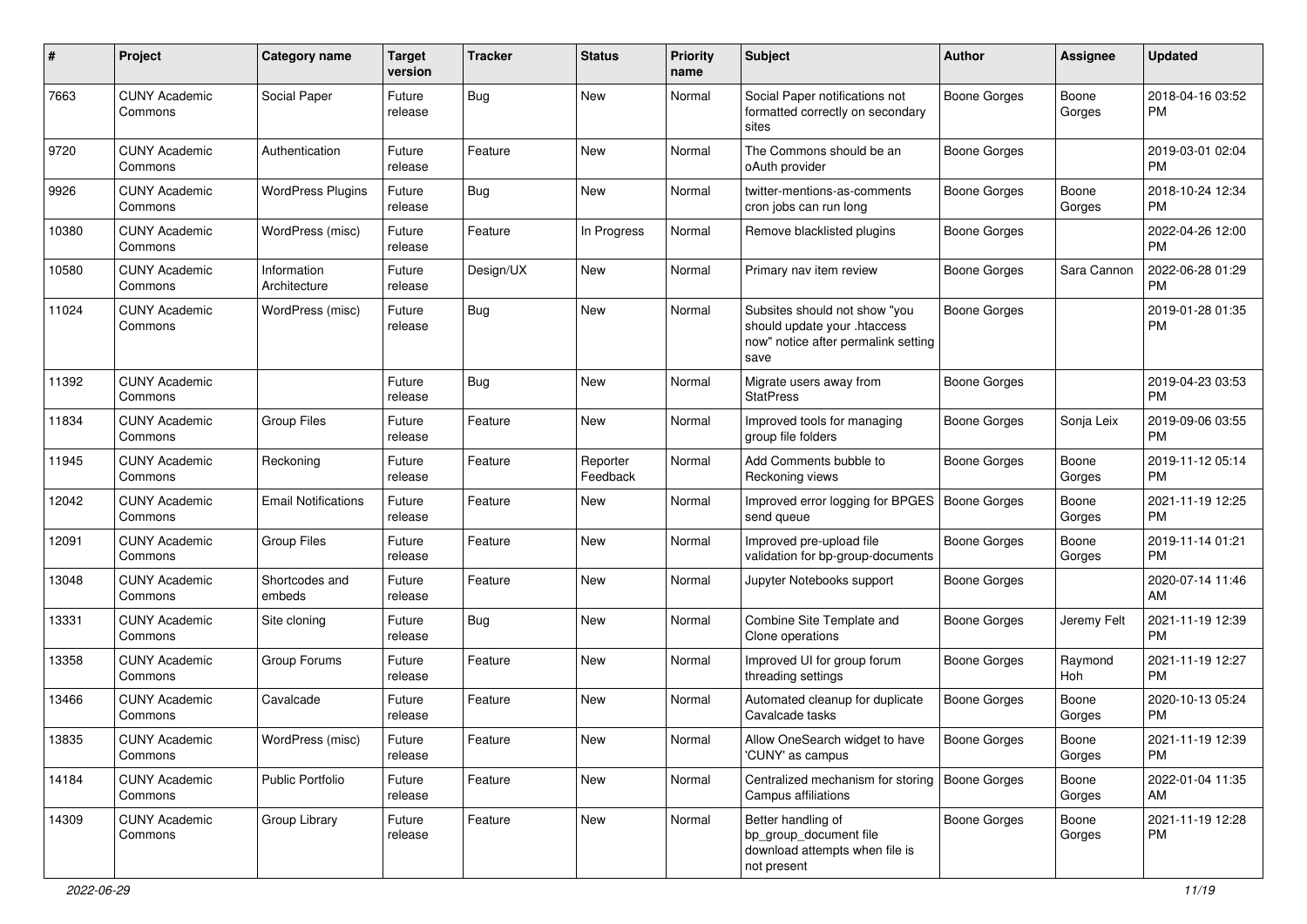| #     | <b>Project</b>                  | Category name            | <b>Target</b><br>version | <b>Tracker</b> | <b>Status</b>        | Priority<br>name | <b>Subject</b>                                                                       | <b>Author</b>           | Assignee            | <b>Updated</b>                |
|-------|---------------------------------|--------------------------|--------------------------|----------------|----------------------|------------------|--------------------------------------------------------------------------------------|-------------------------|---------------------|-------------------------------|
| 14987 | <b>CUNY Academic</b><br>Commons | <b>WordPress Plugins</b> | Future<br>release        | Bug            | <b>New</b>           | Normal           | Elementor update causes<br>database freeze-up                                        | Boone Gorges            | Boone<br>Gorges     | 2021-11-29 12:02<br><b>PM</b> |
| 16092 | <b>CUNY Academic</b><br>Commons |                          | Future<br>release        | Feature        | Hold                 | Normal           | Don't show main site in Site<br>search results                                       | Boone Gorges            | Boone<br>Gorges     | 2022-05-17 03:12<br><b>PM</b> |
| 4388  | <b>CUNY Academic</b><br>Commons | WordPress (misc)         | Future<br>release        | <b>Bug</b>     | Assigned             | Normal           | Repeated request for<br>authentication.                                              | Alice.Lynn<br>McMichael | Raymond<br>Hoh      | 2015-08-11 07:35<br><b>PM</b> |
| 5679  | <b>CUNY Academic</b><br>Commons | Analytics                | Not tracked              | Feature        | <b>New</b>           | Normal           | Logged In Users for GA                                                               | Valerie Townsend        | Valerie<br>Townsend | 2016-06-11 09:49<br>AM        |
| 11556 | <b>CUNY Academic</b><br>Commons | Courses                  | Not tracked              | <b>Bug</b>     | Reporter<br>Feedback | Normal           | Instructor name given in course<br>listing                                           | Tom Harbison            |                     | 2019-06-25 04:12<br>PM        |
| 12198 | <b>CUNY Academic</b><br>Commons |                          | Not tracked              | <b>Bug</b>     | Reporter<br>Feedback | Normal           | Duplicate listing in My Sites                                                        | Tom Harbison            |                     | 2019-12-09 05:50<br><b>PM</b> |
| 14629 | <b>CUNY Academic</b><br>Commons |                          | Not tracked              | Bug            | Reporter<br>Feedback | Normal           | Possible Post Order Bug?                                                             | <b>Syelle Graves</b>    |                     | 2021-09-14 10:47<br>AM        |
| 4972  | <b>CUNY Academic</b><br>Commons | Analytics                | Not tracked              | Bug            | <b>New</b>           | Normal           | Newsletter Analytics                                                                 | Stephen Real            | <b>Matt Gold</b>    | 2015-12-09 12:54<br><b>PM</b> |
| 8440  | <b>CUNY Academic</b><br>Commons | Onboarding               | Not tracked              | <b>Bug</b>     | <b>New</b>           | Normal           | Create Test Email Accounts for<br><b>Onboarding Project</b>                          | Stephen Real            | Stephen Real        | 2017-08-01 09:49<br><b>PM</b> |
| 9643  | <b>CUNY Academic</b><br>Commons | Publicity                | Not tracked              | Feature        | <b>New</b>           | Normal           | Create a page on the Commons<br>for logos etc.                                       | Stephen Real            | Stephen Real        | 2018-04-24 10:53<br>AM        |
| 11624 | <b>CUNY Academic</b><br>Commons | WordPress (misc)         | Not tracked              | Support        | <b>New</b>           | Normal           | Change pages into posts or swap<br>database for a Commons site?                      | Stephen Klein           | Raymond<br>Hoh      | 2019-07-09 11:04<br>AM        |
| 9515  | <b>CUNY Academic</b><br>Commons | <b>WordPress Plugins</b> | Not tracked              | <b>Bug</b>     | Reporter<br>Feedback | Normal           | Text to Speech plugin - "More<br>Slowly" checkbox not working                        | scott voth              | Boone<br>Gorges     | 2018-06-13 02:26<br><b>PM</b> |
| 10839 | <b>CUNY Academic</b><br>Commons | About page               | Not tracked              | Support        | New                  | Normal           | <b>Mission Statement Needs</b><br>Revision                                           | scott voth              | <b>Matt Gold</b>    | 2018-12-26 10:58<br>AM        |
| 10982 | <b>CUNY Academic</b><br>Commons | Domain Mapping           | Not tracked              | Support        | Reporter<br>Feedback | Normal           | <b>CNAME</b> question                                                                | scott voth              |                     | 2019-01-22 04:29<br><b>PM</b> |
| 11386 | <b>CUNY Academic</b><br>Commons | WordPress - Media        | Not tracked              | Support        | Reporter<br>Feedback | Normal           | disappearing images                                                                  | scott voth              | Boone<br>Gorges     | 2019-05-14 10:32<br>AM        |
| 11393 | <b>CUNY Academic</b><br>Commons |                          | Not tracked              | Publicity      | New                  | Normal           | After 1.15 release, ceate a hero<br>slide and post about adding a site<br>to a group | scott voth              | Patrick<br>Sweeney  | 2019-05-14 10:32<br>AM        |
| 11493 | <b>CUNY Academic</b><br>Commons | Domain Mapping           | Not tracked              | Support        | Reporter<br>Feedback | Normal           | Domain Mapping Request - Talia<br>Schaffer                                           | scott voth              | <b>Matt Gold</b>    | 2019-08-06 08:39<br>AM        |
| 12247 | <b>CUNY Academic</b><br>Commons | Publicity                | Not tracked              | Support        | New                  | Normal           | Screenshot of First Commons<br>Homepage                                              | scott voth              | scott voth          | 2020-01-14 12:08<br><b>PM</b> |
| 12392 | <b>CUNY Academic</b><br>Commons | Help/Codex               | Not tracked              | Documentation  | <b>New</b>           | Normal           | <b>Updates to Common Commons</b><br>Questions on Help Page                           | scott voth              | Margaret<br>Galvan  | 2020-02-11 10:53<br>AM        |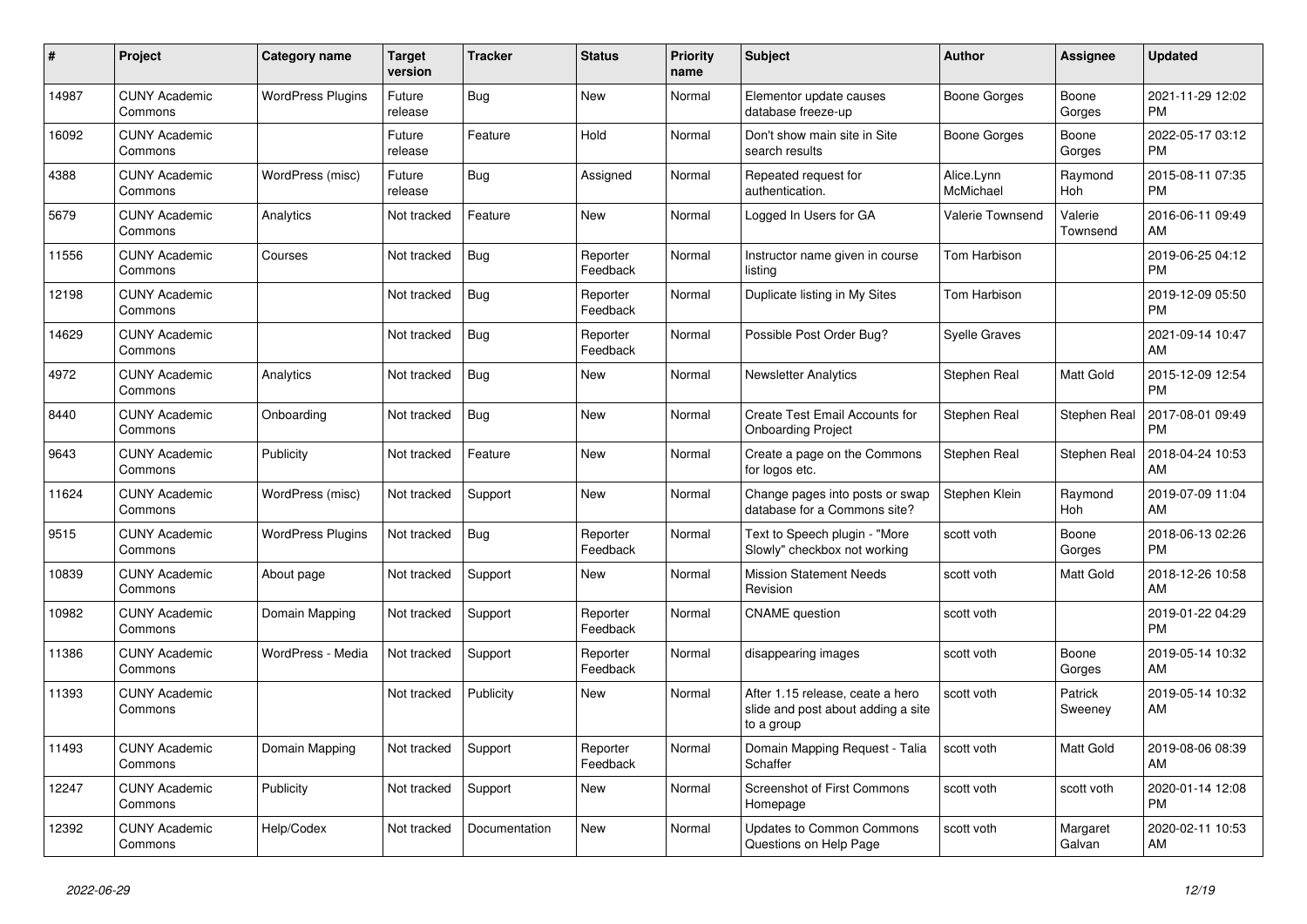| #     | Project                         | <b>Category name</b> | <b>Target</b><br>version | <b>Tracker</b> | <b>Status</b>        | <b>Priority</b><br>name | Subject                                                                                                                                      | <b>Author</b>           | <b>Assignee</b>       | <b>Updated</b>                |
|-------|---------------------------------|----------------------|--------------------------|----------------|----------------------|-------------------------|----------------------------------------------------------------------------------------------------------------------------------------------|-------------------------|-----------------------|-------------------------------|
| 14394 | <b>CUNY Academic</b><br>Commons |                      | Not tracked              | Feature        | <b>New</b>           | Normal                  | Commons News Site - redesign                                                                                                                 | scott voth              | scott voth            | 2021-09-14 10:46<br>AM        |
| 14994 | <b>CUNY Academic</b><br>Commons | cdev.gc.cuny.edu     | Not tracked              | Support        | In Progress          | Normal                  | Clear Cache on CDEV                                                                                                                          | scott voth              | Raymond<br><b>Hoh</b> | 2021-12-07 03:51<br><b>PM</b> |
| 5298  | <b>CUNY Academic</b><br>Commons |                      | Not tracked              | Publicity      | New                  | Normal                  | Survey Pop-Up Text                                                                                                                           | Samantha Raddatz        | Samantha<br>Raddatz   | 2016-03-22 12:27<br><b>PM</b> |
| 14983 | <b>CUNY Academic</b><br>Commons | WordPress (misc)     | Not tracked              | Support        | Reporter<br>Feedback | Normal                  | "Read More" tag not working                                                                                                                  | Rebecca Krisel          | Raymond<br>Hoh        | 2021-11-23 01:17<br><b>PM</b> |
| 9420  | <b>CUNY Academic</b><br>Commons | cuny.is              | Not tracked              | Feature        | New                  | Normal                  | Request for http://cuny.is/streams                                                                                                           | Raffi<br>Khatchadourian | Marilyn<br>Weber      | 2018-04-02 10:08<br>AM        |
| 11077 | <b>CUNY Academic</b><br>Commons | Events               | Not tracked              | Feature        | Reporter<br>Feedback | Normal                  | Show event category description<br>in event list view                                                                                        | Raffi<br>Khatchadourian |                       | 2019-02-12 10:38<br><b>PM</b> |
| 15242 | <b>CUNY Academic</b><br>Commons | Performance          | Not tracked              | <b>Bug</b>     | Reporter<br>Feedback | Normal                  | Slugist site                                                                                                                                 | Raffi<br>Khatchadourian | Boone<br>Gorges       | 2022-02-07 11:14<br>AM        |
| 11449 | <b>CUNY Academic</b><br>Commons | WordPress - Media    | Not tracked              | Support        | Reporter<br>Feedback | Normal                  | Cloning Media Library for JITP<br>from Staging to Production Site                                                                            | <b>Patrick DeDauw</b>   | Boone<br>Gorges       | 2019-05-13 12:00<br><b>PM</b> |
| 14483 | <b>CUNY Academic</b><br>Commons | WordPress - Media    | Not tracked              | <b>Bug</b>     | Reporter<br>Feedback | Normal                  | Wordpress PDF Embed Stopped<br>Working after JITP Media Clone                                                                                | <b>Patrick DeDauw</b>   | Boone<br>Gorges       | 2021-05-20 01:51<br><b>PM</b> |
| 6665  | <b>CUNY Academic</b><br>Commons |                      | Not tracked              | Publicity      | New                  | Normal                  | Dead Link in 1.10 announcement<br>post                                                                                                       | Paige Dupont            | Stephen Real          | 2016-12-01 03:11<br><b>PM</b> |
| 9346  | <b>CUNY Academic</b><br>Commons | WordPress (misc)     | Not tracked              | Bug            | New                  | Normal                  | Clone cetls.bmcc.cuny.edu for<br>development                                                                                                 | Owen Roberts            | Raymond<br>Hoh        | 2018-03-06 05:35<br><b>PM</b> |
| 9908  | <b>CUNY Academic</b><br>Commons |                      | Not tracked              | Feature        | <b>New</b>           | Normal                  | Is it possible to send email<br>updates to users (or an email<br>address not on the list) for only a<br>single page AFTER being<br>prompted? | <b>Michael Shields</b>  | scott voth            | 2018-06-11 01:34<br><b>PM</b> |
| 636   | <b>CUNY Academic</b><br>Commons | WordPress (misc)     | Not tracked              | Support        | Assigned             | Normal                  | Create Lynda.com-like Table of<br>Contents for Prospective Tutorial<br>Screencasts                                                           | <b>Matt Gold</b>        | scott voth            | 2016-02-23 03:12<br><b>PM</b> |
| 3369  | <b>CUNY Academic</b><br>Commons | Reply By Email       | Not tracked              | Outreach       | Hold                 | Normal                  | Release reply by email to WP<br>plugin directory                                                                                             | <b>Matt Gold</b>        | Raymond<br>Hoh        | 2016-03-01 12:46<br><b>PM</b> |
| 3524  | <b>CUNY Academic</b><br>Commons | Documentation        | Not tracked              | Documentation  | Assigned             | Normal                  | Post describing all you can do<br>when starting up a new<br>blog/group                                                                       | Matt Gold               | scott voth            | 2014-10-04 12:56<br><b>PM</b> |
| 3657  | <b>CUNY Academic</b><br>Commons | WordPress (misc)     | Not tracked              | Feature        | New                  | Normal                  | Create alert for GC email<br>addresses                                                                                                       | Matt Gold               | Matt Gold             | 2016-04-14 11:29<br><b>PM</b> |
| 4027  | <b>CUNY Academic</b><br>Commons | Commons In A Box     | Not tracked              | Design/UX      | Assigned             | Normal                  | Usability review of CBOX update<br>procedures                                                                                                | Matt Gold               | Samantha<br>Raddatz   | 2015-05-11 06:36<br><b>PM</b> |
| 4070  | <b>CUNY Academic</b><br>Commons | Analytics            | Not tracked              | Support        | Assigned             | Normal                  | Request for JITP site analytics                                                                                                              | Matt Gold               | Seth Persons          | 2016-02-23 03:09<br>PM        |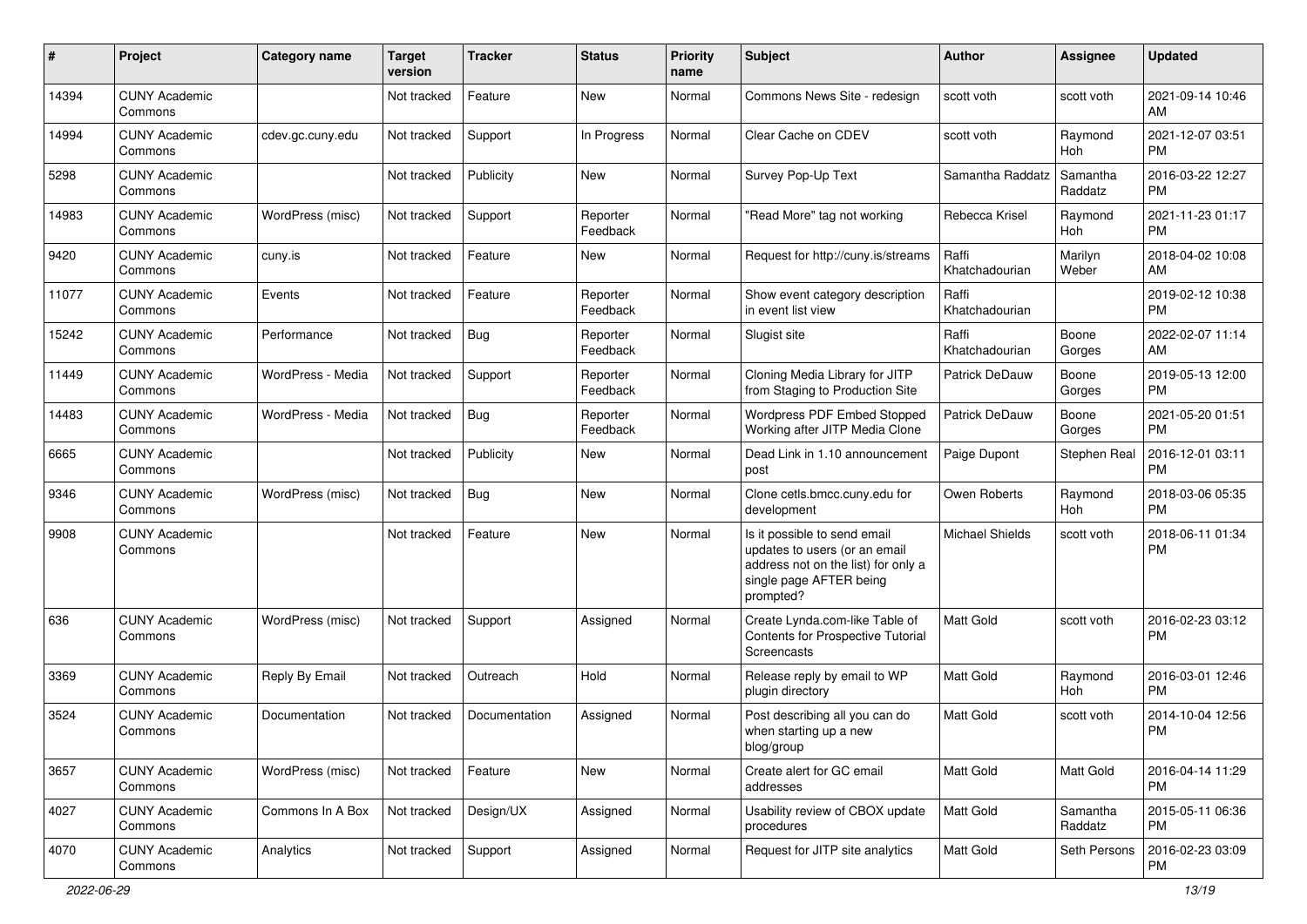| #     | Project                         | <b>Category name</b>       | <b>Target</b><br>version | <b>Tracker</b> | <b>Status</b>        | <b>Priority</b><br>name | Subject                                                                               | Author           | <b>Assignee</b>      | <b>Updated</b>                |
|-------|---------------------------------|----------------------------|--------------------------|----------------|----------------------|-------------------------|---------------------------------------------------------------------------------------|------------------|----------------------|-------------------------------|
| 4235  | <b>CUNY Academic</b><br>Commons |                            | Not tracked              | Design/UX      | Assigned             | Normal                  | Explore user experience around<br>comments on forum topics vs<br>docs                 | <b>Matt Gold</b> | Samantha<br>Raddatz  | 2015-07-21 10:23<br>AM        |
| 4986  | <b>CUNY Academic</b><br>Commons | ZenDesk                    | Not tracked              | Support        | Assigned             | Normal                  | Prepare documentation for<br>Zendesk re web widget                                    | <b>Matt Gold</b> | Samantha<br>Raddatz  | 2016-02-25 03:09<br><b>PM</b> |
| 6115  | <b>CUNY Academic</b><br>Commons | Publicity                  | Not tracked              | Feature        | Assigned             | Normal                  | create digital signage for GC                                                         | Matt Gold        | scott voth           | 2016-10-11 10:09<br><b>PM</b> |
| 6298  | <b>CUNY Academic</b><br>Commons | User Experience            | Not tracked              | Design/UX      | Assigned             | Normal                  | Examine data from survey                                                              | <b>Matt Gold</b> | Margaret<br>Galvan   | 2016-10-14 12:16<br><b>PM</b> |
| 6671  | <b>CUNY Academic</b><br>Commons | Reply By Email             | Not tracked              | Bug            | Assigned             | Normal                  | "Post too often" RBE error<br>message                                                 | Matt Gold        | Raymond<br>Hoh       | 2016-11-11 09:55<br>AM        |
| 6995  | <b>CUNY Academic</b><br>Commons | Home Page                  | Not tracked              | <b>Bug</b>     | Assigned             | Normal                  | member filter on homepage not<br>working                                              | <b>Matt Gold</b> | Raymond<br>Hoh       | 2016-12-11 09:46<br><b>PM</b> |
| 8666  | <b>CUNY Academic</b><br>Commons | Teaching                   | Not tracked              | Documentation  | Assigned             | Normal                  | Create Teaching on the<br>Commons Resource Page                                       | Matt Gold        | Laurie Hurson        | 2019-09-23 03:16<br><b>PM</b> |
| 8837  | <b>CUNY Academic</b><br>Commons |                            | Not tracked              | Feature        | Assigned             | Normal                  | Create a form to request info from<br>people requesting premium<br>themes and plugins | <b>Matt Gold</b> | Marilyn<br>Weber     | 2017-11-14 03:35<br><b>PM</b> |
| 8898  | <b>CUNY Academic</b><br>Commons | Social Paper               | Not tracked              | Feature        | Assigned             | Normal                  | Usage data on docs and social<br>paper                                                | Matt Gold        | Matt Gold            | 2017-11-16 11:32<br>AM        |
| 8902  | <b>CUNY Academic</b><br>Commons | Design                     | Not tracked              | Feature        | Assigned             | Normal                  | Report back on research on<br><b>BuddyPress themes</b>                                | Matt Gold        | <b>Michael Smith</b> | 2017-11-10 12:31<br><b>PM</b> |
| 8976  | <b>CUNY Academic</b><br>Commons | Reply By Email             | Not tracked              | Feature        | Assigned             | Normal                  | Package RBE new topics<br>posting?                                                    | <b>Matt Gold</b> | Raymond<br>Hoh       | 2017-12-04 02:34<br><b>PM</b> |
| 8991  | <b>CUNY Academic</b><br>Commons | Reply By Email             | Not tracked              | <b>Bug</b>     | Hold                 | Normal                  | RBE duplicate email message<br>issue                                                  | <b>Matt Gold</b> | Raymond<br>Hoh       | 2018-02-18 08:53<br><b>PM</b> |
| 9015  | <b>CUNY Academic</b><br>Commons | Groups (misc)              | Not tracked              | Outreach       | Assigned             | Normal                  | Email group admins the email<br>addresses of their groups                             | Matt Gold        | Matt Gold            | 2018-01-02 09:54<br>AM        |
| 9941  | <b>CUNY Academic</b><br>Commons | Wiki                       | Not tracked              | Support        | Assigned             | Normal                  | Wiki functionality                                                                    | <b>Matt Gold</b> | Boone<br>Gorges      | 2018-06-26 10:57<br>AM        |
| 9979  | <b>CUNY Academic</b><br>Commons | <b>Email Notifications</b> | Not tracked              | Bug            | Reporter<br>Feedback | Normal                  | Reports of slow email activation<br>emails                                            | Matt Gold        | Boone<br>Gorges      | 2018-08-29 09:40<br><b>PM</b> |
| 10040 | <b>CUNY Academic</b><br>Commons | WordPress (misc)           | Not tracked              | <b>Bug</b>     | Reporter<br>Feedback | Normal                  | User doesn't see full list of themes   Matt Gold                                      |                  | Boone<br>Gorges      | 2018-07-25 10:12<br>AM        |
| 13949 | <b>CUNY Academic</b><br>Commons |                            | Not tracked              | Bug            | New                  | Normal                  | Continued debugging of runaway<br>MySQL connections                                   | Matt Gold        | Boone<br>Gorges      | 2021-09-14 10:42<br>AM        |
| 10262 | <b>CUNY Academic</b><br>Commons |                            | Not tracked              | Bug            | Reporter<br>Feedback | Normal                  | Newsletter Plugin: Broken Image<br>at Bottom of All Newsletters                       | Mark Webb        | Raymond<br>Hoh       | 2018-08-30 05:17<br>PM        |
| 10769 | <b>CUNY Academic</b><br>Commons | <b>WordPress Themes</b>    | Not tracked              | Bug            | Reporter<br>Feedback | Normal                  | 2011 Theme Sidebar                                                                    | Mark Webb        |                      | 2018-12-04 04:09<br><b>PM</b> |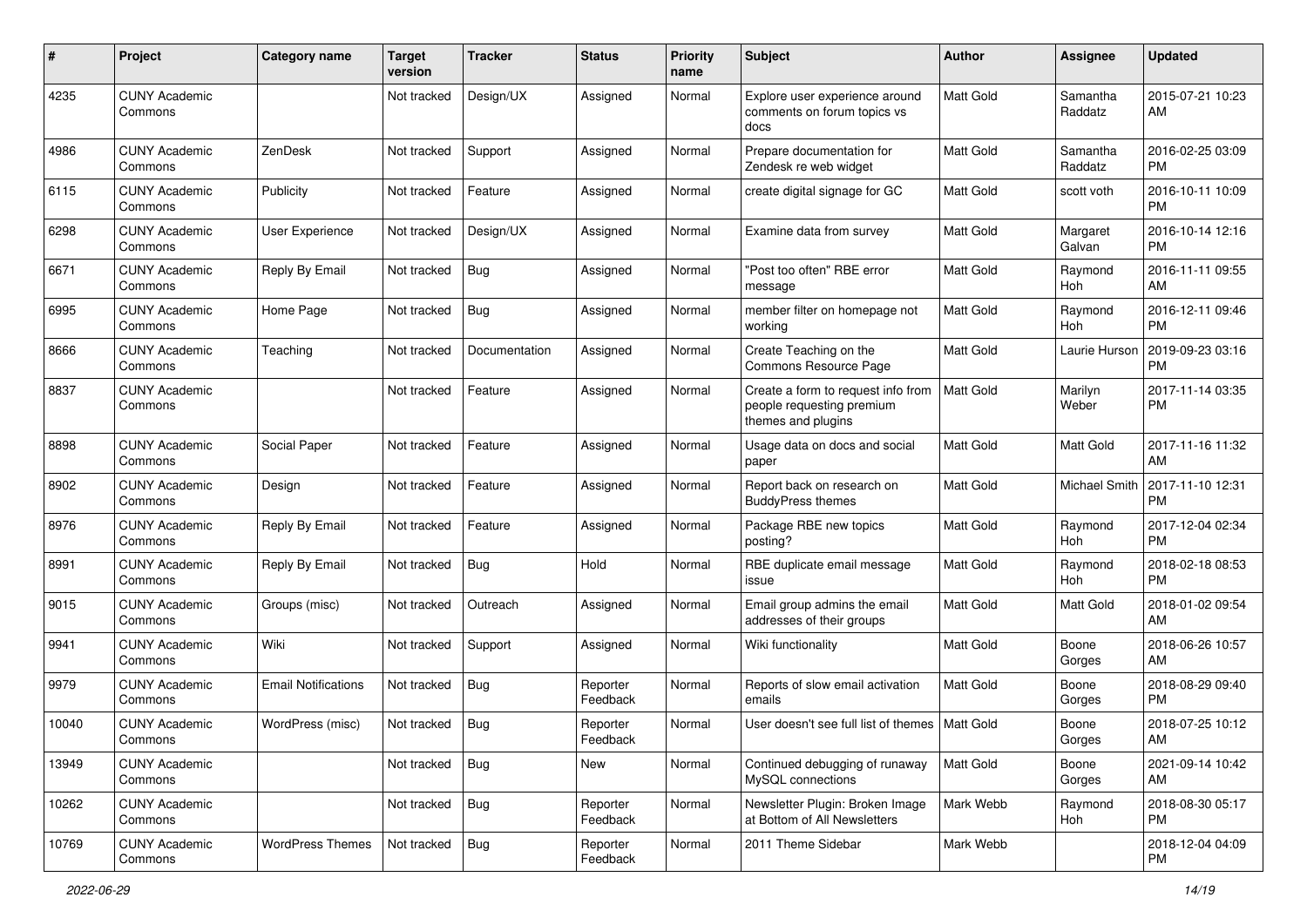| #     | Project                         | <b>Category name</b>      | Target<br>version | <b>Tracker</b> | <b>Status</b>        | <b>Priority</b><br>name | <b>Subject</b>                                                                                | <b>Author</b> | <b>Assignee</b>  | <b>Updated</b>                |
|-------|---------------------------------|---------------------------|-------------------|----------------|----------------------|-------------------------|-----------------------------------------------------------------------------------------------|---------------|------------------|-------------------------------|
| 11120 | <b>CUNY Academic</b><br>Commons | <b>WordPress Plugins</b>  | Not tracked       | <b>Bug</b>     | Reporter<br>Feedback | Normal                  | Events Manager Events Not<br>Showing Up                                                       | Mark Webb     |                  | 2019-02-27 04:10<br><b>PM</b> |
| 8607  | <b>CUNY Academic</b><br>Commons |                           | Not tracked       | Support        | New                  | Normal                  | Paypal?                                                                                       | Marilyn Weber | <b>Matt Gold</b> | 2018-05-15 01:37<br><b>PM</b> |
| 10273 | <b>CUNY Academic</b><br>Commons | Registration              | Not tracked       | Support        | Reporter<br>Feedback | Normal                  | users combining CF and campus<br>address                                                      | Marilyn Weber |                  | 2019-09-18 10:58<br>AM        |
| 10657 | <b>CUNY Academic</b><br>Commons |                           | Not tracked       | Support        | Reporter<br>Feedback | Normal                  | child theme problems                                                                          | Marilyn Weber |                  | 2018-11-08 01:19<br><b>PM</b> |
| 11149 | <b>CUNY Academic</b><br>Commons |                           | Not tracked       | Support        | Reporter<br>Feedback | Normal                  | comments getting blocked                                                                      | Marilyn Weber | Raymond<br>Hoh   | 2019-03-26 11:40<br>AM        |
| 11509 | <b>CUNY Academic</b><br>Commons |                           | Not tracked       | Support        | Reporter<br>Feedback | Normal                  | deleted Page causing a Menu<br>problem?                                                       | Marilyn Weber |                  | 2019-06-04 09:54<br>AM        |
| 11519 | <b>CUNY Academic</b><br>Commons |                           | Not tracked       | Support        | Assigned             | Normal                  | comment option not appearing                                                                  | Marilyn Weber |                  | 2019-09-24 10:28<br>AM        |
| 11771 | <b>CUNY Academic</b><br>Commons |                           | Not tracked       | Support        | Reporter<br>Feedback | Normal                  | post displays in sections                                                                     | Marilyn Weber |                  | 2019-08-20 10:34<br>AM        |
| 11787 | <b>CUNY Academic</b><br>Commons |                           | Not tracked       | Support        | Reporter<br>Feedback | Normal                  | automated comments notifications<br>on ZenDesk                                                | Marilyn Weber |                  | 2019-08-26 06:18<br><b>PM</b> |
| 11848 | <b>CUNY Academic</b><br>Commons |                           | Not tracked       | Support        | Hold                 | Normal                  | a Dean of Faculty wants to share<br>a large file                                              | Marilyn Weber |                  | 2019-09-24 08:44<br>AM        |
| 12350 | <b>CUNY Academic</b><br>Commons | <b>Blogs (BuddyPress)</b> | Not tracked       | Support        | Reporter<br>Feedback | Normal                  | URL creation problem                                                                          | Marilyn Weber |                  | 2020-02-03 11:27<br>AM        |
| 12352 | <b>CUNY Academic</b><br>Commons |                           | Not tracked       | Support        | <b>New</b>           | Normal                  | "posts list" page builder block<br>option                                                     | Marilyn Weber |                  | 2020-02-03 01:29<br><b>PM</b> |
| 12360 | <b>CUNY Academic</b><br>Commons | <b>WordPress Themes</b>   | Not tracked       | <b>Bug</b>     | Reporter<br>Feedback | Normal                  | site just says "DANTE We are<br>currently in maintenance mode,<br>please check back shortly." | Marilyn Weber |                  | 2020-02-04 12:13<br><b>PM</b> |
| 12382 | <b>CUNY Academic</b><br>Commons | Membership                | Not tracked       | Support        | <b>New</b>           | Normal                  | Email request change                                                                          | Marilyn Weber | Marilyn<br>Weber | 2020-02-06 12:56<br><b>PM</b> |
| 12741 | <b>CUNY Academic</b><br>Commons | <b>WordPress Plugins</b>  | Not tracked       | Support        | Reporter<br>Feedback | Normal                  | Tableau Public Viz Block                                                                      | Marilyn Weber | Raymond<br>Hoh   | 2020-05-12 11:00<br>AM        |
| 13034 | <b>CUNY Academic</b><br>Commons |                           | Not tracked       | Support        | Reporter<br>Feedback | Normal                  | a site is asking people to join the<br>Commons to get a download                              | Marilyn Weber |                  | 2020-07-12 07:23<br>AM        |
| 13255 | <b>CUNY Academic</b><br>Commons |                           | Not tracked       | Support        | Reporter<br>Feedback | Normal                  | Accessibility problems                                                                        | Marilyn Weber |                  | 2020-09-01 05:48<br><b>PM</b> |
| 13286 | <b>CUNY Academic</b><br>Commons |                           | Not tracked       | Support        | New                  | Normal                  | problem connecting with<br>WordPress app                                                      | Marilyn Weber | Raymond<br>Hoh   | 2020-09-08 11:16<br>AM        |
| 13328 | <b>CUNY Academic</b><br>Commons | Group Forums              | Not tracked       | Bug            | Reporter<br>Feedback | Normal                  | cross-posting in two related<br>groups                                                        | Marilyn Weber | Raymond<br>Hoh   | 2020-09-15 10:39<br><b>PM</b> |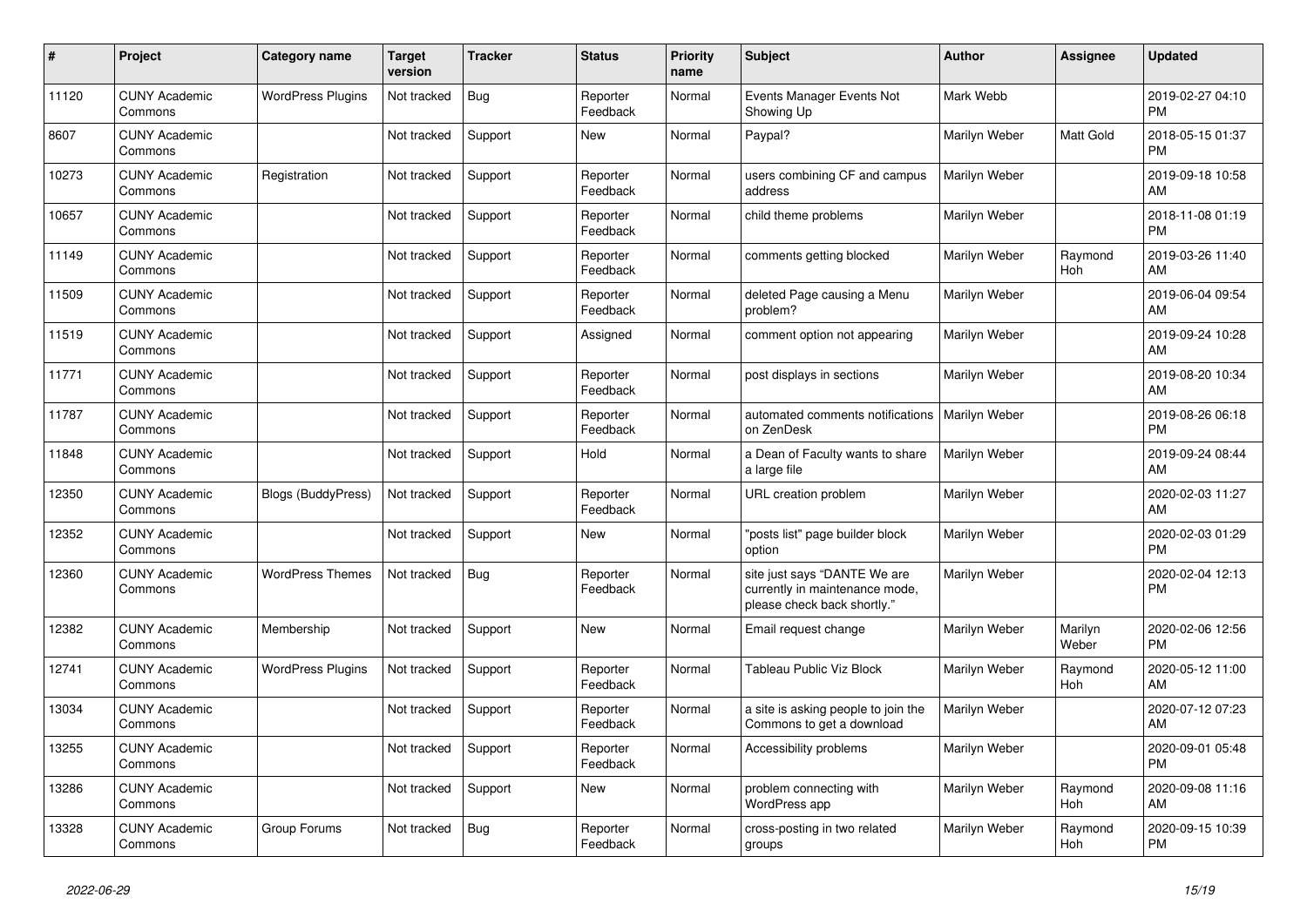| #     | <b>Project</b>                  | Category name            | <b>Target</b><br>version | <b>Tracker</b> | <b>Status</b>        | <b>Priority</b><br>name | <b>Subject</b>                                                               | <b>Author</b>        | <b>Assignee</b>       | <b>Updated</b>                |
|-------|---------------------------------|--------------------------|--------------------------|----------------|----------------------|-------------------------|------------------------------------------------------------------------------|----------------------|-----------------------|-------------------------------|
| 13975 | <b>CUNY Academic</b><br>Commons | Social Paper             | Not tracked              | Support        | Reporter<br>Feedback | Normal                  | can't approve comments on Social<br>Paper paper                              | <b>Marilyn Weber</b> |                       | 2021-02-12 09:33<br>AM        |
| 14074 | <b>CUNY Academic</b><br>Commons | WordPress (misc)         | Not tracked              | Support        | Reporter<br>Feedback | Normal                  | page password protection<br>problem                                          | Marilyn Weber        |                       | 2021-03-02 11:03<br>AM        |
| 14398 | <b>CUNY Academic</b><br>Commons |                          | Not tracked              | Support        | Reporter<br>Feedback | Normal                  | Events plug-in notification<br>problem                                       | Marilyn Weber        |                       | 2021-05-11 11:21<br>AM        |
| 14900 | <b>CUNY Academic</b><br>Commons |                          | Not tracked              | Support        | Reporter<br>Feedback | Normal                  | previous theme?                                                              | Marilyn Weber        |                       | 2021-10-25 10:31<br>AM        |
| 14911 | <b>CUNY Academic</b><br>Commons | <b>WordPress Themes</b>  | Not tracked              | Support        | <b>New</b>           | Normal                  | Twentytwentyone theme                                                        | Marilyn Weber        |                       | 2021-10-28 10:37<br>AM        |
| 15816 | <b>CUNY Academic</b><br>Commons |                          | Not tracked              | Support        | <b>New</b>           | Normal                  | slow loading at SPS                                                          | Marilyn Weber        |                       | 2022-04-05 01:26<br><b>PM</b> |
| 7828  | <b>CUNY Academic</b><br>Commons |                          | Not tracked              | Feature        | Assigned             | Normal                  | Theme Assessment 2017                                                        | Margaret Galvan      | Margaret<br>Galvan    | 2017-05-02 10:41<br><b>PM</b> |
| 5317  | <b>CUNY Academic</b><br>Commons | Group Blogs              | Not tracked              | Bug            | Reporter<br>Feedback | Normal                  | Notifications of New Post Didn't<br>Come                                     | Luke Waltzer         | Samantha<br>Raddatz   | 2016-03-21 10:41<br><b>PM</b> |
| 7928  | <b>CUNY Academic</b><br>Commons | Group Forums             | Not tracked              | <b>Bug</b>     | <b>New</b>           | Normal                  | Duplicate Forum post                                                         | Luke Waltzer         | Raymond<br>Hoh        | 2017-04-11 09:27<br><b>PM</b> |
| 13430 | <b>CUNY Academic</b><br>Commons | Reply By Email           | Not tracked              | <b>Bug</b>     | <b>New</b>           | Normal                  | Delay in RBE                                                                 | Luke Waltzer         | Raymond<br><b>Hoh</b> | 2020-10-13 11:16<br>AM        |
| 2175  | <b>CUNY Academic</b><br>Commons | WordPress (misc)         | Not tracked              | Support        | Assigned             | Normal                  | Subscibe 2 vs. Jetpack<br>subscription options                               | local admin          | Matt Gold             | 2016-01-26 04:58<br><b>PM</b> |
| 2612  | <b>CUNY Academic</b><br>Commons |                          | Not tracked              | Publicity      | Assigned             | Normal                  | Pinterest site for the Commons                                               | local admin          | Sarah<br>Morgano      | 2016-03-04 11:19<br>AM        |
| 9060  | <b>CUNY Academic</b><br>Commons | Commons In A Box         | Not tracked              | <b>Bug</b>     | Hold                 | Normal                  | Problems with CBox image library<br>/ upload                                 | Lisa Rhody           | Raymond<br>Hoh        | 2018-01-10 03:26<br><b>PM</b> |
| 11415 | <b>CUNY Academic</b><br>Commons | <b>WordPress Plugins</b> | Not tracked              | Bug            | Reporter<br>Feedback | Normal                  | <b>Blog Subscriptions in Jetpack</b>                                         | Laurie Hurson        |                       | 2019-05-14 10:34<br>AM        |
| 11879 | <b>CUNY Academic</b><br>Commons |                          | Not tracked              | <b>Bug</b>     | New                  | Normal                  | Hypothesis comments appearing<br>on multiple, different pdfs across<br>blogs | Laurie Hurson        | Laurie Hurson         | 2019-09-19 02:39<br><b>PM</b> |
| 12328 | <b>CUNY Academic</b><br>Commons |                          | Not tracked              | Support        | New                  | Normal                  | Sign up Code for Non-CUNY<br>Faculty                                         | Laurie Hurson        |                       | 2020-01-28 10:25<br>AM        |
| 12438 | <b>CUNY Academic</b><br>Commons | Courses                  | Not tracked              | <b>Bug</b>     | <b>New</b>           | Normal                  | Site appearing twice                                                         | Laurie Hurson        | Boone<br>Gorges       | 2020-02-18 01:34<br><b>PM</b> |
| 12484 | <b>CUNY Academic</b><br>Commons |                          | Not tracked              | Support        | Reporter<br>Feedback | Normal                  | Sign up Code for COIL Course<br>starting in March                            | Laurie Hurson        | <b>Matt Gold</b>      | 2020-03-02 02:26<br><b>PM</b> |
| 14475 | <b>CUNY Academic</b><br>Commons |                          | Not tracked              | Publicity      | <b>New</b>           | Normal                  | <b>OER Showcase Page</b>                                                     | Laurie Hurson        | Laurie Hurson         | 2021-09-14 10:46<br>AM        |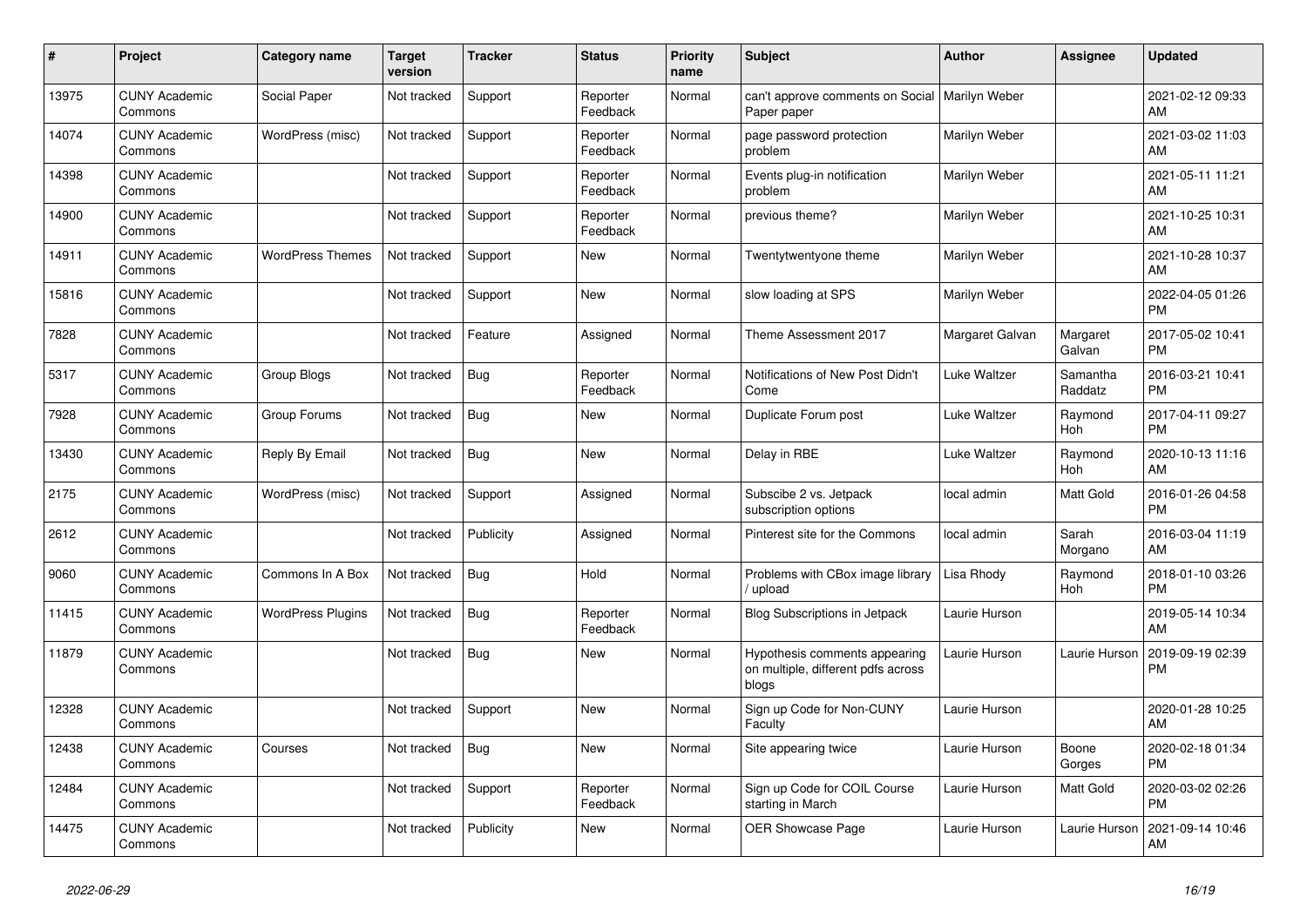| #     | Project                         | <b>Category name</b>     | <b>Target</b><br>version | <b>Tracker</b> | <b>Status</b>        | <b>Priority</b><br>name | <b>Subject</b>                                                          | <b>Author</b>       | <b>Assignee</b> | <b>Updated</b>                |
|-------|---------------------------------|--------------------------|--------------------------|----------------|----------------------|-------------------------|-------------------------------------------------------------------------|---------------------|-----------------|-------------------------------|
| 14504 | <b>CUNY Academic</b><br>Commons |                          | Not tracked              | Publicity      | Reporter<br>Feedback | Normal                  | Adding showcases to home page<br>menu                                   | Laurie Hurson       | Boone<br>Gorges | 2022-01-19 03:26<br><b>PM</b> |
| 14538 | <b>CUNY Academic</b><br>Commons |                          | Not tracked              | Support        | Reporter<br>Feedback | Normal                  | <b>Weebly To Commons</b>                                                | Laurie Hurson       |                 | 2021-09-14 10:47<br>AM        |
| 15176 | <b>CUNY Academic</b><br>Commons |                          | Not tracked              | Support        | Reporter<br>Feedback | Normal                  | Archiving Q Writing & Old<br>Wordpress Sites on the Commons             | Laurie Hurson       |                 | 2022-02-08 10:28<br>AM        |
| 15923 | <b>CUNY Academic</b><br>Commons |                          | Not tracked              | Feature        | Reporter<br>Feedback | Normal                  | <b>Bellows Plugin Adjustments</b>                                       | Laurie Hurson       |                 | 2022-04-20 10:10<br>AM        |
| 11545 | <b>CUNY Academic</b><br>Commons | <b>WordPress Plugins</b> | Not tracked              | Support        | <b>New</b>           | Normal                  | <b>Twitter searches in WordPress</b>                                    | Gina Cherry         | Matt Gold       | 2019-09-23 01:03<br><b>PM</b> |
| 12004 | <b>CUNY Academic</b><br>Commons |                          | Not tracked              | Support        | Reporter<br>Feedback | Normal                  | Notifications for spam blog<br>comments                                 | Gina Cherry         | Raymond<br>Hoh  | 2019-11-01 12:05<br><b>PM</b> |
| 14842 | <b>CUNY Academic</b><br>Commons |                          | Not tracked              | Support        | Reporter<br>Feedback | Normal                  | Question about widgets and block<br>editor                              | Gina Cherry         |                 | 2021-10-06 03:01<br><b>PM</b> |
| 9729  | <b>CUNY Academic</b><br>Commons | <b>SEO</b>               | Not tracked              | Support        | <b>New</b>           | Normal                  | 503 Errors showing on<br>newlaborforum.cuny.edu                         | Diane Krauthamer    | Raymond<br>Hoh  | 2018-05-22 04:48<br><b>PM</b> |
| 15210 | <b>CUNY Academic</b><br>Commons | Analytics                | Not tracked              | Design/UX      | <b>New</b>           | Normal                  | Google Analytics improvements                                           | Colin McDonald      | Boone<br>Gorges | 2022-05-24 10:47<br>AM        |
| 2666  | <b>CUNY Academic</b><br>Commons | About page               | Not tracked              | Documentation  | Assigned             | Normal                  | <b>Update About Text</b>                                                | Chris Stein         | Luke Waltzer    | 2016-03-04 11:19<br>AM        |
| 3565  | <b>CUNY Academic</b><br>Commons | My Commons               | Not tracked              | Documentation  | <b>New</b>           | Normal                  | Load Newest inconsistencies                                             | Chris Stein         | scott voth      | 2015-11-09 01:16<br><b>PM</b> |
| 10794 | <b>CUNY Academic</b><br>Commons | Performance              | Not tracked              | Bug            | <b>New</b>           | Normal                  | Memcached connection<br>occasionally breaks                             | Boone Gorges        | Boone<br>Gorges | 2018-12-06 03:30<br><b>PM</b> |
| 11517 | <b>CUNY Academic</b><br>Commons |                          | Not tracked              | Feature        | Assigned             | Normal                  | wp-accessibility plugin should not<br>strip 'target="_blank" by default | <b>Boone Gorges</b> | Laurie Hurson   | 2019-09-24 09:57<br>AM        |
| 12436 | <b>CUNY Academic</b><br>Commons |                          | Not tracked              | <b>Bug</b>     | Assigned             | Normal                  | Nightly system downtime                                                 | <b>Boone Gorges</b> |                 | 2020-08-01 09:30<br>AM        |
| 12911 | <b>CUNY Academic</b><br>Commons |                          | Not tracked              | Feature        | <b>New</b>           | Normal                  | Block access to xmlrpc.php based<br>on User-Agent                       | <b>Boone Gorges</b> | Boone<br>Gorges | 2020-06-09 05:12<br><b>PM</b> |
| 11883 | <b>CUNY Academic</b><br>Commons | Help/Codex               | Not tracked              | Support        | <b>New</b>           | Normal                  | Need Embedding Help Page<br>Update (Tableau)                            | Anthony Wheeler     | scott voth      | 2019-09-24 08:49<br>AM        |
| 2618  | <b>NYCDH Community</b><br>Site  |                          |                          | <b>Bug</b>     | Assigned             | Low                     | Mark blogs as spam when created   Matt Gold<br>by users marked as spam  |                     | Boone<br>Gorges | 2013-06-09 11:38<br><b>PM</b> |
| 2576  | <b>NYCDH Community</b><br>Site  |                          |                          | Bug            | Hold                 | Low                     | Test Next Button in Javascript<br><b>Tutorial Under Activities</b>      | <b>Mark Newton</b>  | Alex Gil        | 2013-05-18 02:55<br><b>PM</b> |
| 2577  | <b>NYCDH Community</b><br>Site  |                          |                          | Feature        | Assigned             | Low                     | Investigate Potential to Add Links<br>to the Forum                      | <b>Mark Newton</b>  | Alex Gil        | 2013-05-16 09:40<br><b>PM</b> |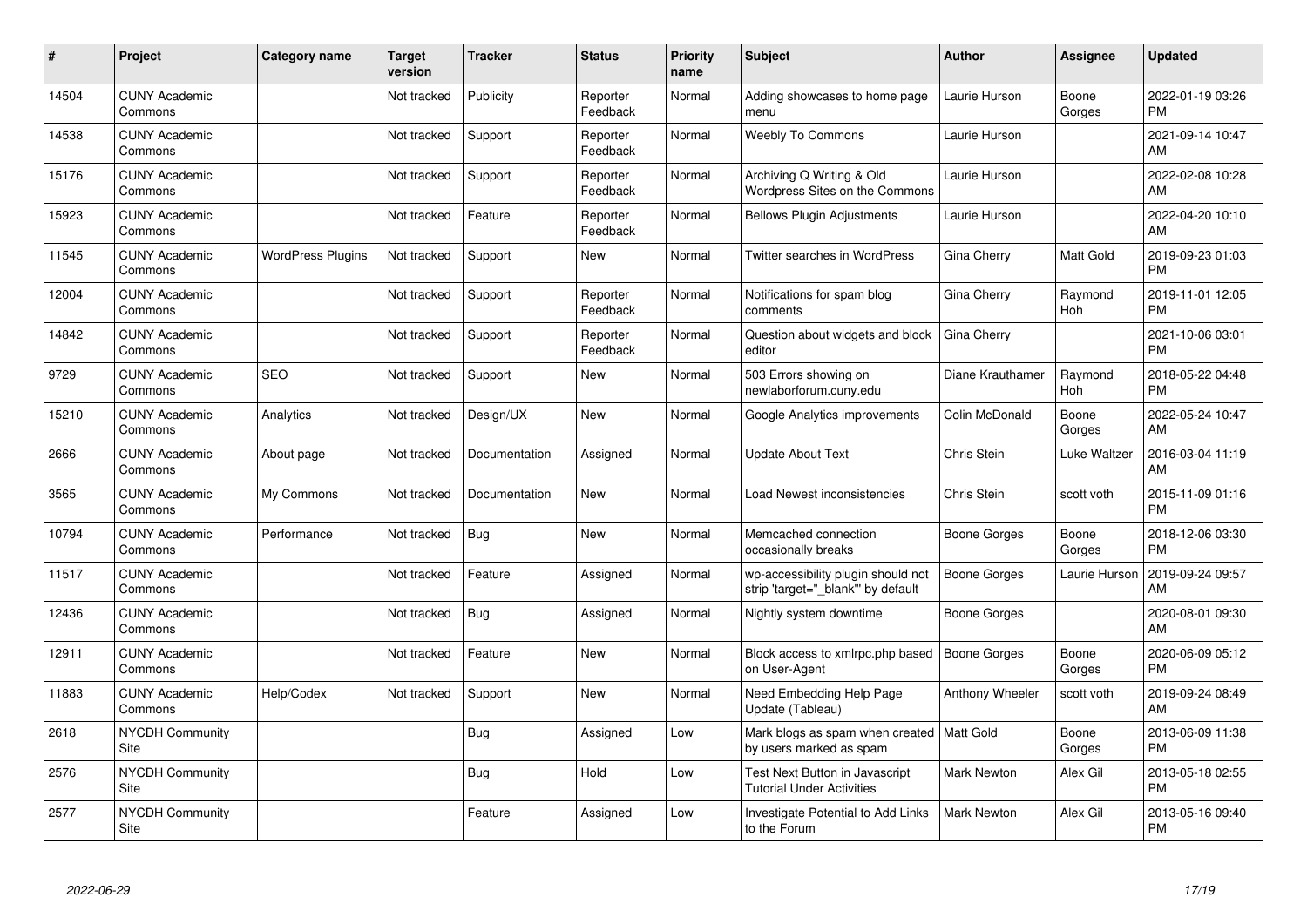| #    | <b>Project</b>                  | Category name              | <b>Target</b><br>version | <b>Tracker</b> | <b>Status</b>        | <b>Priority</b><br>name | <b>Subject</b>                                                                                  | Author                  | Assignee              | <b>Updated</b>                |
|------|---------------------------------|----------------------------|--------------------------|----------------|----------------------|-------------------------|-------------------------------------------------------------------------------------------------|-------------------------|-----------------------|-------------------------------|
| 519  | <b>CUNY Academic</b><br>Commons | <b>BuddyPress Docs</b>     | Future<br>release        | Feature        | Assigned             | Low                     | TOC for individual docs - for new<br>BP "wiki-like" plugin                                      | scott voth              | Boone<br>Gorges       | 2015-11-09 05:54<br><b>PM</b> |
| 4535 | <b>CUNY Academic</b><br>Commons | My Commons                 | Future<br>release        | Bug            | <b>New</b>           | Low                     | My Commons filter issue                                                                         | scott voth              | Raymond<br>Hoh        | 2015-09-01 11:17<br>AM        |
| 58   | <b>CUNY Academic</b><br>Commons | BuddyPress (misc)          | Future<br>release        | Feature        | Assigned             | Low                     | Make member search sortable by<br>last name                                                     | Roberta Brody           | Boone<br>Gorges       | 2010-08-26 02:38<br><b>PM</b> |
| 8498 | <b>CUNY Academic</b><br>Commons | <b>WordPress Plugins</b>   | Future<br>release        | Feature        | <b>New</b>           | Low                     | <b>Gravity Forms Email Users</b>                                                                | Raffi<br>Khatchadourian | Matt Gold             | 2017-10-13 12:58<br><b>PM</b> |
| 8675 | <b>CUNY Academic</b><br>Commons | User Onboarding            | Future<br>release        | Bug            | Reporter<br>Feedback | Low                     | Add new User search screen calls<br>for the input of email address but<br>doesn't work with one | Paul Hebert             | Boone<br>Gorges       | 2017-10-11 11:17<br>AM        |
| 310  | <b>CUNY Academic</b><br>Commons | BuddyPress (misc)          | Future<br>release        | Feature        | Assigned             | Low                     | <b>Friend Request Email</b>                                                                     | <b>Matt Gold</b>        | Samantha<br>Raddatz   | 2015-11-09 05:08<br><b>PM</b> |
| 333  | <b>CUNY Academic</b><br>Commons | <b>Email Notifications</b> | Future<br>release        | Feature        | Assigned             | Low                     | Delay Forum Notification Email<br>Delivery Until After Editing Period<br>Ends                   | <b>Matt Gold</b>        | Raymond<br><b>Hoh</b> | 2015-11-09 06:01<br><b>PM</b> |
| 940  | <b>CUNY Academic</b><br>Commons | Redmine                    | Future<br>release        | Feature        | Assigned             | Low                     | Communication with users after<br>releases                                                      | <b>Matt Gold</b>        | Dominic<br>Giglio     | 2012-09-09 04:36<br><b>PM</b> |
| 1192 | <b>CUNY Academic</b><br>Commons | Group Files                | Future<br>release        | Feature        | Assigned             | Low                     | When posting group files, allow<br>users to add a category without<br>saving                    | <b>Matt Gold</b>        | Raymond<br>Hoh        | 2015-11-09 05:53<br><b>PM</b> |
| 1456 | <b>CUNY Academic</b><br>Commons | Group Invitations          | Future<br>release        | Feature        | Reporter<br>Feedback | Low                     | Invite to Group Button from Profile  <br>Field                                                  | <b>Matt Gold</b>        | Samantha<br>Raddatz   | 2015-11-09 05:59<br><b>PM</b> |
| 1562 | <b>CUNY Academic</b><br>Commons | <b>WordPress Plugins</b>   | Future<br>release        | Feature        | Assigned             | Low                     | Play with NYT Collaborative<br><b>Authoring Tool</b>                                            | Matt Gold               | Boone<br>Gorges       | 2015-01-05 08:47<br><b>PM</b> |
| 2013 | <b>CUNY Academic</b><br>Commons | <b>Public Portfolio</b>    | Future<br>release        | Feature        | Assigned             | Low                     | <b>Have Profile Privacy Options</b><br>show up only for filled-in fields                        | Matt Gold               | Boone<br>Gorges       | 2015-11-09 06:09<br><b>PM</b> |
| 2223 | <b>CUNY Academic</b><br>Commons | <b>WordPress Plugins</b>   | Future<br>release        | Feature        | Assigned             | Low                     | Add Participad to the CUNY<br><b>Academic Commons</b>                                           | <b>Matt Gold</b>        | Boone<br>Gorges       | 2014-09-17 10:03<br><b>PM</b> |
| 3080 | <b>CUNY Academic</b><br>Commons | Group Files                | Future<br>release        | Feature        | Assigned             | Low                     | Create a system to keep track of<br>file changes                                                | <b>Matt Gold</b>        | Boone<br>Gorges       | 2014-02-26 10:04<br><b>PM</b> |
| 3354 | <b>CUNY Academic</b><br>Commons | Group Files                | Future<br>release        | Feature        | Assigned             | Low                     | Allow Group Download of Multiple<br>Selected Files                                              | <b>Matt Gold</b>        | Chris Stein           | 2014-08-01 08:50<br>AM        |
| 5016 | <b>CUNY Academic</b><br>Commons | Events                     | Future<br>release        | Feature        | Assigned             | Low                     | Allow comments to be posted on<br>events                                                        | <b>Matt Gold</b>        | Raymond<br>Hoh        | 2019-03-01 02:23<br><b>PM</b> |
| 5050 | <b>CUNY Academic</b><br>Commons | Social Paper               | Future<br>release        | Feature        | <b>New</b>           | Low                     | Making comments visible in SP<br>editing mode (SP suggestion #1)                                | Marilyn Weber           | Samantha<br>Raddatz   | 2019-09-17 11:10<br><b>PM</b> |
| 5052 | <b>CUNY Academic</b><br>Commons | Social Paper               | Future<br>release        | Feature        | <b>New</b>           | Low                     | Sentence by sentence or line by<br>line comments (SP suggestion #3)                             | Marilyn Weber           | Boone<br>Gorges       | 2016-02-11 10:24<br><b>PM</b> |